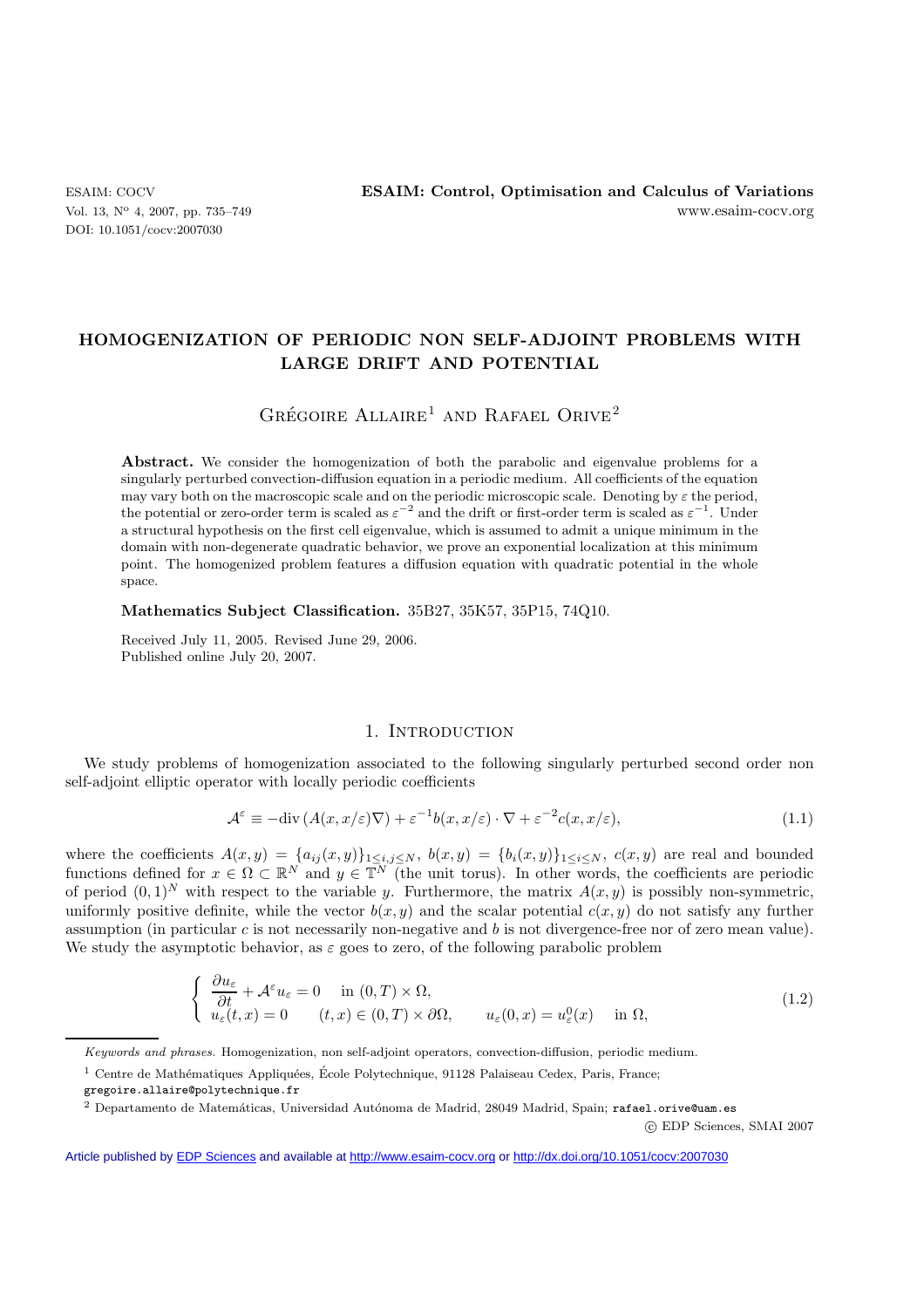#### 736 G. ALLAIRE AND R. ORIVE

and of the eigenvalue problem

$$
\mathcal{A}^{\varepsilon} p^{\varepsilon} = \lambda^{\varepsilon} p^{\varepsilon} \quad \text{in } \Omega, \qquad p^{\varepsilon} = 0 \quad \text{on } \partial \Omega. \tag{1.3}
$$

The novelty in the present work is that (1.1) is a non self-adjoint operator. The case of self-adjoint operators was previously analyzed in [2, 7, 8, 15].

In order to homogenize both (1.2) and (1.3), the main idea is to use an auxiliary non self-adjoint eigenvalue problem in the space of periodic functions (see Sect. 2). It is called exponential spectral problems (see [6,12,13]) and it is similar to the well-known Bloch spectral problem.

Our main assumption is that the first exponential eigenvalue has a single minimum at a point  $x_0 \in \Omega$  with a non-degenerate quadratic behavior near  $x_0$  (see Sect. 2). Then, we prove that the first eigenfunction of (1.3), is approximately given as the product of an oscillating function (with period  $\varepsilon$ ) and an homogenized eigenfunction concentrating exponentially at  $x_0$  (with characteristic lengthscale  $\sqrt{\varepsilon}$ ). The homogenized problem is posed on the whole space  $\mathbb{R}^N$  with a quadratic potential linked to the Hessian of the first exponential eigenvalue (see Th. 3.5). We also prove a similar result for the parabolic equation (1.2) if the initial data are well prepared (see Th. 3.1). In other words, we build a sequence of approximate solutions of (1.2) which are defined as the product of the same oscillating function (with period  $\varepsilon$ ) and of the solution of a parabolic homogenized equation, concentrating exponentially at  $x_0$  with characteristic lengthscale  $\sqrt{\varepsilon}$ .

There are several motivations for studying the homogenization of (1.2) and (1.3). The first problem can be seen as a convection-diffusion-reaction equation. In particular, in the limit case of indicator-type potentials (*i.e.*  $c = +\infty$  in a subdomain of  $\mathbb{T}^N$  and  $c = 0$  elsewhere), we recover perforated domains with periodic holes supporting Dirichlet boundary conditions. In such a case the term of order  $\varepsilon^{-2}$  disappears from the operator (1.1) although there is still a singular perturbation due to the presence of Dirichlet holes. This is a typical model of convection-diffusion in porous media. The self-adjoint case (for the spectral problem) was studied in [21].

The ground state asymptotic (*i.e.*, characterizing the limit of the first eigenvalue and eigenfunction as  $\varepsilon$  goes to 0) plays an important role when studying the long time behavior of solutions of the corresponding parabolic equation. Namely, the first eigenvalue governs the rate of decay (or growth) of solutions while the limit profile of the solutions is determined by the first eigenfunction. Another motivation for studying the eigenvalue problem is the modelling of the so-called criticality problem for the neutron diffusion equation (which allows to compute the power distribution in a nuclear reactor core, see *e.g.*, [3]).

Apart from the already quoted papers  $[2, 7, 8]$ , there are many other related works. For example, when the coefficients are not rapidly oscillating (*i.e.* they depend on x and not on y), the study of (1.1) is a problem of singular perturbation without homogenization [17]. The result of [17] is that, if  $c(x)$  has a unique global minimum point  $x_0 \in \Omega$  then the first eigenfunction  $p_1^{\varepsilon}(x)$  is exponentially small everywhere except at  $x_0$  and the logarithmic asymptotic behavior of  $p_1^{\varepsilon}$  is given. A similar logarithmic asymptotic of the ground state for an operator with locally periodic coefficients was obtained in [18]. On the other hand, when the coefficients are purely periodically oscillating functions (*i.e.* they depend on y but not on x), the homogenization of  $(1.2)$  and (1.3) is also quite well understood, and more precise results are obtained in [3, 5, 13, 14]. In the case  $b \equiv 0$  and  $c \equiv 0$  we also refer to [20]. Similar problems, with a different scaling, are also studied using probabilistic tools in  $[10, 11]$ .

The rest of the paper is organized as follows: in Section 2 we present the non-self adjoint exponential eigenvalue problem and our assumptions on the cell ground state. In Section 3 we state our main homogenization results. In Sections 4 and 5 we prove the convergence of the homogenization process for the parabolic problem and the eigenvalue problem, respectively.

#### 2. NOTATIONS AND ASSUMPTIONS

In order to formulate our assumptions on the operator  $A^{\varepsilon}$  we introduce an auxiliary eigenvalue problem: the so-called exponential cell eigenproblem. Following *e.g.* [6, 12, 13], for any parameter vector  $\theta \in \mathbb{R}^N$  and for any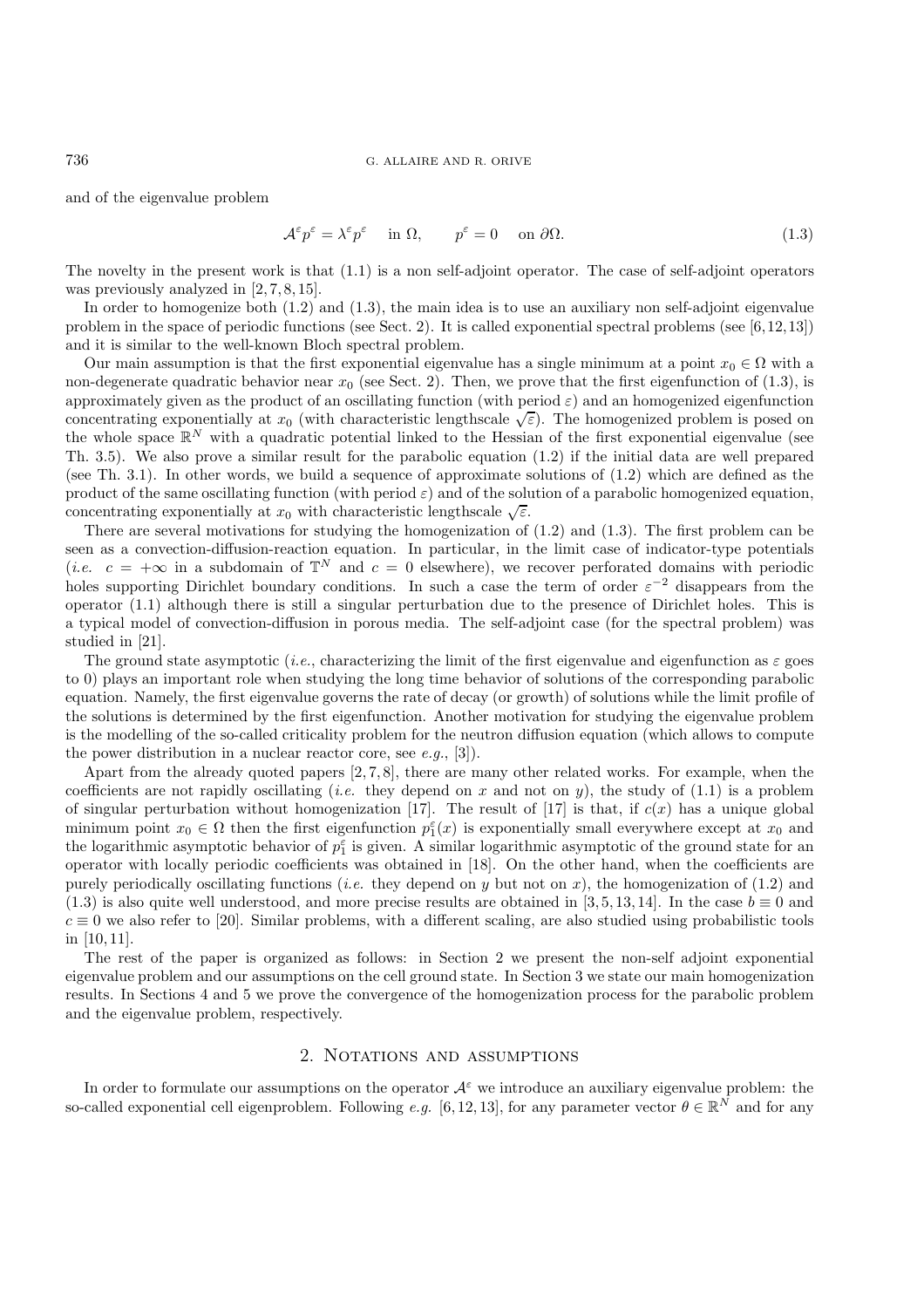point  $x \in \Omega$ , we introduce the following  $\theta$ -exponential periodic problem: find  $(\lambda(x, \theta), \psi_{x, \theta})$  the first eigenpair of

$$
\begin{cases}\n-\text{div}_y \left( A(x, y) \nabla_y \psi_{x, \theta} \right) + b(x, y) \cdot \nabla_y \psi_{x, \theta} + c(x, y) \psi_{x, \theta} = \lambda(x, \theta) \psi_{x, \theta}, \\
y \to \psi_{x, \theta}(y) e^{-2\pi \theta \cdot y} \quad (0, 1)^N \text{-periodic}.\n\end{cases} \tag{2.1}
$$

Here and in the sequel we denote by  $\nabla_y$  the derivative in the oscillating variable and by  $\nabla_x$  the derivative with respect to the macroscopic variable. Analogously, denoting by  $A^*$  the adjoint matrix of A, we consider the adjoint problem: find  $(\lambda^*(x, \theta), \psi^*_{x, \theta})$  the first eigenpair of

$$
\begin{cases}\n-\text{div}_y \left( A^*(x, y) \nabla_y \psi_{x, \theta}^* \right) - \text{div}_y (b(x, y) \psi_{x, \theta}^*) + c(x, y) \psi_{x, \theta}^* = \lambda^*(x, \theta) \psi_{x, \theta}^*, \\
y \to \psi_{x, \theta}^*(y) e^{2\pi \theta \cdot y} (0, 1)^N \text{-periodic.}\n\end{cases} \tag{2.2}
$$

Of course, in (2.1) and (2.2),  $\psi_{x,\theta}$  and  $\psi_{x,\theta}^*$  are functions of the variable  $y$  ( $x \in \Omega$  is just a parameter, like  $\theta$ ). Equations (2.1) and (2.2) are posed on the whole space  $\mathbb{R}^N$ , but, due to the "exponential periodic" boundary condition, they can be restricted to the unit cell  $(0, 1)^N$ . In order to find a convenient formulation of the boundary condition we change the unknown as

$$
\psi_{x,\theta}(y) = e^{2\pi \theta \cdot y} \phi_{x,\theta}(y)
$$
 and  $\psi_{x,\theta}^*(y) = e^{-2\pi \theta \cdot y} \phi_{x,\theta}^*(y)$ ,

where  $\phi_{x,\theta}$  and  $\phi_{x,\theta}^*$  are now  $(0,1)^N$ -periodic functions. This allows us to rewrite an equivalent form of  $(2.1)$  on the unit torus  $\mathbb{T}^N$  (a compact manifold)

$$
-(\text{div}_y + 2\pi\theta) \left( A(x, y)(\nabla_y + 2\pi\theta) \phi_{x, \theta} \right) + b(x, y)(\nabla_y + 2\pi\theta) \phi_{x, \theta} + c(x, y)\phi_{x, \theta} = \lambda(x, \theta)\phi_{x, \theta}, \quad (2.3)
$$

and similarly for the adjoint problem  $(2.2)$ . Remark that there is no i or imaginary numbers in  $(2.3)$  which is the main difference with the Bloch cell problems. In particular (2.3) is not self-adjoint, even if A is symmetric and  $b = 0$ . However, since  $(2.3)$  is a real-valued problem and the corresponding Green operator is compact, one can apply the Krein-Rutman theorem which is at the basis of the next result. By an obvious generalization of Lemma 3 of [13], we get the following result:

**Lemma 2.1.** For all  $\theta \in \mathbb{R}^N$  and  $x \in \Omega$ , there exist a first eigenvalue and eigenfunction  $\psi_{x,\theta}$  to (2.1) and  $\psi_{x,\theta}^*$ *to* (2.2)*.* The first eigenvalue of (2.1) and (2.2) is the same, i.e.  $\lambda(x,\theta) = \lambda^*(x,\theta)$ . It is real, of smallest modulus *among all eigenvalues and of geometric and algebraic multiplicity equal to one. The first eigenfunctions*  $\psi_{x,\theta}$ and  $\psi_{x,\theta}^*$  *can be chosen positive in*  $\mathbb{T}^N$ *.* 

 $Furthermore, for all  $x \in \Omega$ , the function  $\theta \to \lambda(x, \theta)$  is concave from  $\mathbb{R}^N$  into  $\mathbb{R}$  and admits a maximum  $\lambda_{\infty}(x)$$ *which is obtained for a unique*  $\theta = \theta_{\infty}(x)$ *. Denoting by*  $\psi_{\infty}(x, y)$  *the corresponding eigenfunction*  $\psi_{x, \theta_{\infty}(x)}(y)$ *(and similarly for the adjoint), it is characterized by the following relation*

$$
\int_{\mathbb{T}^N} \beta(x, y) \, \mathrm{d}y = 0,\tag{2.4}
$$

*where the divergence-free vector*  $\beta$  *is defined by* 

$$
\beta(x,y) = \psi_{\infty}^* \psi_{\infty} b(x,y) + \psi_{\infty} A^* \nabla_y \psi_{\infty}^*(x,y) - \psi_{\infty}^* A \nabla_y \psi_{\infty}(x,y). \tag{2.5}
$$

**Remark 2.2.** The characterization (2.4) is actually equivalent to the optimality condition  $\nabla_{\theta} \lambda(x, \theta_{\infty}(x)) = 0$ [13]. In the sequel a case of special interest will be  $\theta_{\infty}(x) = 0$  (see Rem. 3.2). It is clear that if the operator (1.1) is self-adjoint, *i.e.* if the matrix A is symmetric and the vector b is equal to 0, then  $\psi_{x,0}^* = \psi_{x,0}$  which implies  $\beta \equiv 0$  and  $\theta_{\infty}(x) = 0$ . Another sufficient condition to have  $\theta_{\infty}(x) = 0$  is the following central symmetry with respect to the center of the unit cell  $(-1/2; 1/2)^N$ . If we assume that  $A(-y) = A(y)$ ,  $c(-y) = c(y)$ and  $b(-y) = -b(y)$ , then  $\psi_{x,0}^*(-y) = \psi_{x,0}^*(y)$  and  $\psi_{x,0}(-y) = \psi_{x,0}(y)$ , so that  $\beta$  is an odd function of y and condition (2.4) is satisfied for  $\theta_{\infty}(x) = 0$ .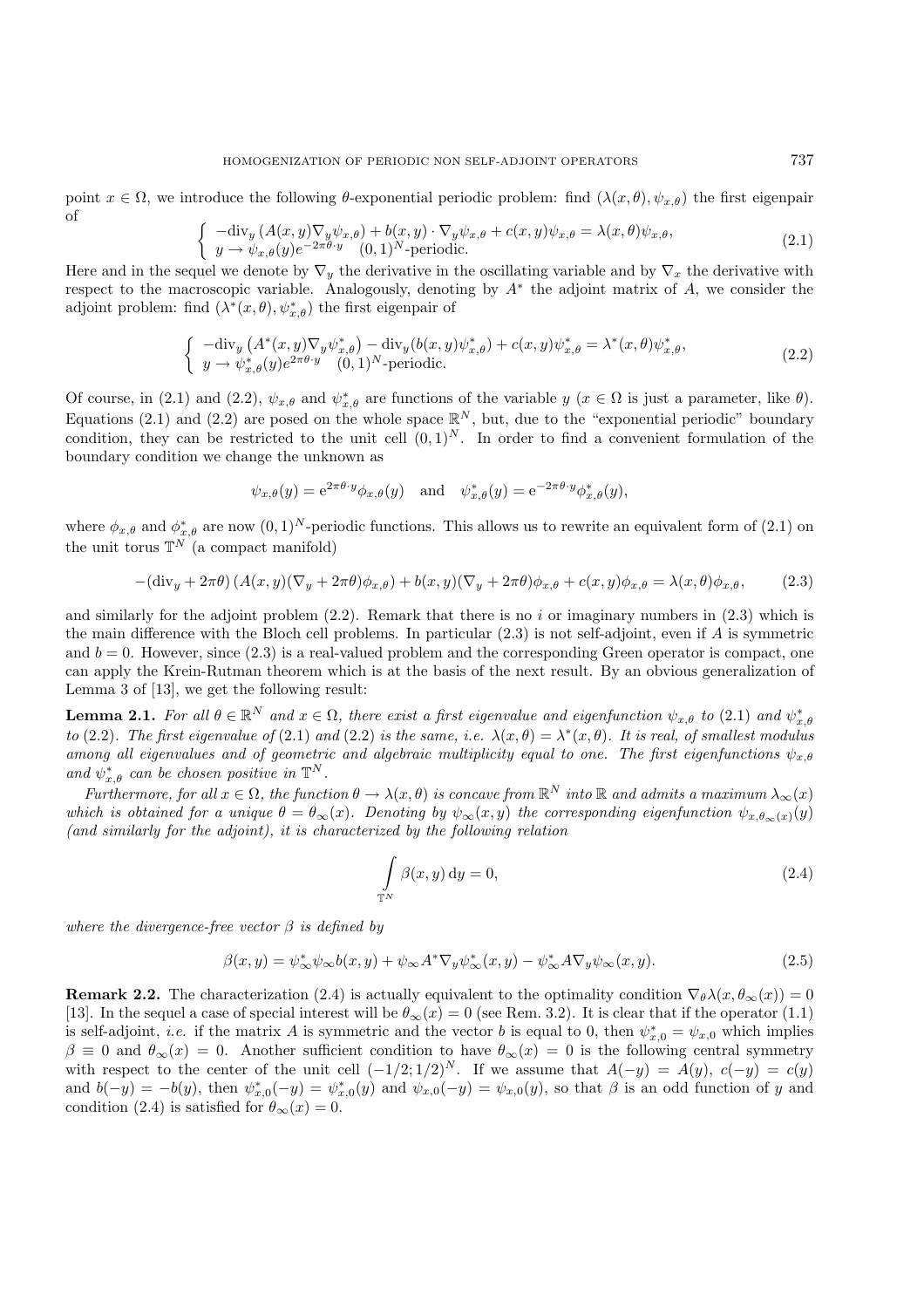**Remark 2.3.** Since the eigenfunctions are positive and continuous on  $\mathbb{T}^N$ , there exists a positive constant C (depending on x and  $\theta$ ) such that  $\psi_{x,\theta}(y) \geq C > 0$  and  $\psi_{x,\theta}^*(y) \geq C > 0$  uniformly in  $y \in \mathbb{T}^N$ . As is usual we normalize the eigenfunctions by imposing

$$
\int_{\mathbb{T}^N} |\phi_{x,\theta}(y)|^2 dy = 1 \quad \text{and} \quad \int_{\mathbb{T}^N} \phi_{x,\theta}(y) \phi_{x,\theta}^*(y) dy = \int_{\mathbb{T}^N} \psi_{x,\theta}(y) \psi_{x,\theta}^*(y) dy = 1.
$$
\n(2.6)

A consequence of the simplicity of  $\lambda(x, \theta)$  and of the above normalization is that the eigenvalue and eigenfunctions have the same differentiability property as the coefficients with respect to x.

Our main assumptions on  $\lambda_{\infty}(x) = \lambda(x, \theta_{\infty}(x))$  with respect to its dependence on x are: **Hypothesis H1**. The function  $x \to \lambda_{\infty}(x)$  has a unique global minimum point  $x_0$  in the interior of  $\Omega$ . **Hypothesis H2**. The coefficients  $a_{ij}(x, y)$ ,  $b_j(x, y)$  and  $c(x, y)$  are of class  $C^2$  in  $\overline{\Omega} \times \mathbb{T}^N$ , and the Taylor series

for  $\lambda_{\infty}(x)$  about  $x_0$  has non-degenerate (positive definite) quadratic form

$$
\lambda_{\infty}(x) = \lambda_{\infty}(x_0) + \Lambda_{ij}(x - x_0)_i(x - x_0)_j + o(|x - x_0|^2), \qquad \Lambda_{ij}\xi_i\xi_j \ge c|\xi|^2 \quad (c > 0),
$$
\n(2.7)

for any vector  $\xi \in \mathbb{R}^N$ , where

$$
\Lambda_{ij} \equiv \frac{1}{2} \frac{\partial^2 \lambda_{\infty}}{\partial x_i \partial x_j}(x_0).
$$

Without loss of generality we shall assume in the sequel that  $x_0 = 0$  and we denote  $\psi_{\infty}(y) \equiv \psi_{\infty}(0, y)$ ,  $\theta_{\infty} = \theta_{\infty}(0)$  and  $\lambda_{\infty} = \lambda_{\infty}(0)$ .

**Remark 2.4.** Hypothesis **H1** ensures the concentration of  $\psi_{\infty}(x, x/\varepsilon)$  in the neighborhood of  $x_0$  while Hypothesis **H2** allows to characterize, in the vicinity of  $x_0$ , the asymptotic behavior of its profile.

**Notations**. For any function  $\phi(x, y)$  defined on  $\mathbb{R}^N \times \mathbb{T}^N$ , we denote by  $\phi^{\varepsilon}$  the function  $\phi(x, x/\varepsilon)$ . For a variable  $z \in \mathbb{R}^N$ , we denote by  $L^2(\mathbb{R}^+; L^2(\mathbb{R}^N; |z|^2))$  the space defined by

$$
L^{2}(\mathbb{R}^{+};L^{2}(\mathbb{R}^{N};|z|^{2})) = \{v(t,z) \in L^{2}(\mathbb{R}^{+} \times \mathbb{R}^{N}) \text{ such that } |||z|v||_{L^{2}(\mathbb{R}^{+} \times \mathbb{R}^{N})} < \infty\}.
$$

# 3. Main results

Let  $\Omega \subset \mathbb{R}^N$  be an open set (bounded or not). Let  $0 < T < +\infty$  be a final time. We first consider the following parabolic problem

$$
\begin{cases}\n\frac{\partial u_{\varepsilon}}{\partial t} + \mathcal{A}^{\varepsilon} u_{\varepsilon} = 0 \quad \text{in } (0, T) \times \Omega, \\
u_{\varepsilon}(t, x) = 0 \quad (x, t) \in \partial \Omega \times (0, T), \\
u_{\varepsilon}(0, x) = u_{\varepsilon}^{0}(x) \quad \text{in } \Omega,\n\end{cases}
$$
\n(3.1)

with  $\mathcal{A}^{\varepsilon}$  defined in (1.1). Hille-Yosida-Phillip's theorem guarantees that (3.1) generates a semigroup of contractions. Thus, for any initial data  $u_{\varepsilon}^0$  which belongs to  $L^2(\Omega)$ , (3.1) has a unique weak solution  $u_{\varepsilon} = u_{\varepsilon}(x, t)$  such that  $u_{\varepsilon} \in C([0, T]; L^2(\Omega)) \cap L^2((0, T); H_0^1(\Omega)).$ 

**Theorem 3.1.** *Assume* H1 *and* H2 *and that the initial data*  $u_{\varepsilon}^0 \in L^2(\Omega)$  *is of the form* 

$$
u_{\varepsilon}^{0}(x) = \psi_{\infty}(x, x/\varepsilon)w^{0}(x/\sqrt{\varepsilon}),
$$
\n(3.2)

*with*  $w^0 \in L^2(\mathbb{R}^N)$ *. The solution of* (3.1) *can be written as* 

$$
u_{\varepsilon}(t,x) = e^{-\frac{\lambda_{\infty}}{\varepsilon^2}t} w_{\varepsilon}(t/\varepsilon, x/\sqrt{\varepsilon}) \psi_{\infty}(x, x/\varepsilon), \qquad (3.3)
$$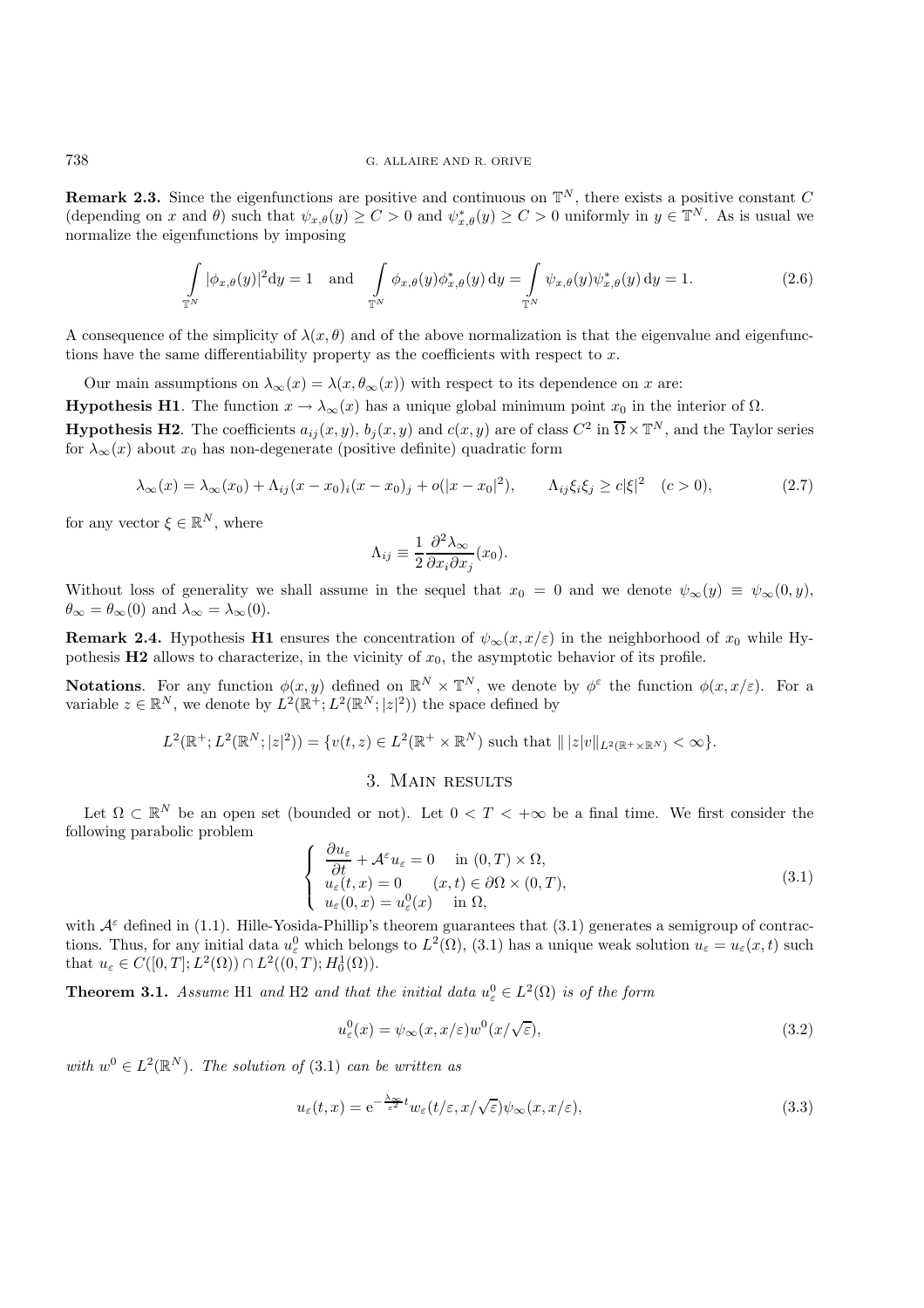*where*  $w^{\varepsilon}(s, z)$  *is a function which converges weakly in*  $L^2(\mathbb{R}^+; H^1(\mathbb{R}^N)) \cap L^{\infty}(\mathbb{R}^+; L^2(\mathbb{R}^N)) \cap L^2(\mathbb{R}^+; L^2(\mathbb{R}^N; |z|^2))$ and strongly in  $L^2([0, S]; L^2(\mathbb{R}^N))$  *(for any finite time S) to the solution* w of the homogenized problem

$$
\begin{cases}\n\frac{\partial w}{\partial t} - \operatorname{div}(A^{\text{eff}} \nabla w) + (\Lambda_{ij} z_i z_j + d^{\text{eff}}) w = 0 & \text{in } \mathbb{R}^+ \times \mathbb{R}^N, \\
w(0, z) = w^0(z) & \text{in } \mathbb{R}^N,\n\end{cases}
$$
\n(3.4)

*with*

$$
d^{\text{eff}} = \int\limits_{\mathbb{T}^N} \left( \psi^*_{\infty} b \nabla_x \psi_{\infty} - \psi^*_{\infty} \text{div}_y (A \nabla_x \psi_{\infty}) - \psi^*_{\infty} \text{div}_x (A \nabla_y \psi_{\infty}) \right) (0, y) dy,
$$
(3.5)

and the matrix  $A^{\text{eff}} = \{a_{ij}^{\text{eff}}\}_{1 \leq i,j \leq N}$  *is given by* 

$$
a_{ij}^{\text{eff}} = \int_{\mathbb{T}^N} \psi_{\infty} \psi_{\infty}^* A(0, y) \nabla (\chi_j + y_j) \cdot \nabla (\chi_i + y_i) \, dy,\tag{3.6}
$$

*where the functions*  $\chi_i$  *are defined for*  $i = 1, \ldots, N$  *by:* 

$$
\begin{cases}\n-\text{div}_y\Big(\psi_\infty\psi_\infty^*A(0,y)\nabla_y(\chi_i+y_i)\Big)+\beta(0,y)\cdot\nabla_y(\chi_i+y_i)=0 & \text{in }\mathbb{T}^N, \\
y\to\chi_i(y)\quad\mathbb{T}^N\text{-periodic},\n\end{cases}\n\tag{3.7}
$$

*with the vector*  $\beta$  *defined in* (2.5)*.* 

**Remark 3.2.** The initial data (3.2) is well prepared. Indeed, recall that

$$
\psi_{\infty}(x, x/\varepsilon) = e^{2\pi \theta_{\infty} \cdot x/\varepsilon} \phi_{\infty}(x, x/\varepsilon),
$$

where  $\phi_{\infty}(x, y)$  is  $(0, 1)^N$ -periodic in the variable y. This implies that  $\psi_{\infty}$  has an exponential behavior, except if  $\theta_{\infty} = 0$ . In the special case  $\theta_{\infty} = 0$ , the initial data is uniformly bounded. Furthermore, there is no need to have well prepared initial data in such a case since for any sequence  $u_{\varepsilon}^0$ , uniformly bounded in  $L^2(\Omega)$ , one can extract a subsequence which has the same limit behavior (in the sense of two-scale convergence) as (3.2).

**Remark 3.3.** The periodic cell problems (3.7) are well posed for  $1 \leq i \leq N$ . Indeed, by Fredholm's alternative, there exists a unique solution (up to an additive constant) of  $(3.7)$  if and only if

$$
\int_{\mathbb{T}^N} \beta(0, y) \cdot \nabla_y (\chi_i + y_i) dy = 0.
$$

This is satisfied since  $\beta$  defined in (2.5) is divergence free and satisfies condition (2.4).

**Remark 3.4.** Theorem 2 still holds true if we add a source term of order  $\varepsilon^{-1}$ . Indeed, we can add to (3.1) the following source term

$$
f_{\varepsilon}(t,x) = \frac{1}{\varepsilon} e^{-\frac{\lambda_{\infty}}{\varepsilon^2}t} f(t/\varepsilon, x, x/\sqrt{\varepsilon}, x/\varepsilon),
$$

where  $f(t, x, z, y) \in L^2(\mathbb{R}^+ \times \Omega \times \mathbb{R}^N \times \mathbb{T}^N)$ . In such a case, the homogenized equation (3.4) has an additional source term which is  $f<sup>eff</sup>(t, z)$  defined by

$$
f^{\text{eff}}(t,z) = \int_{\mathbb{T}^N} f(t,0,z,y) \psi_{\infty}^*(0,y) dy.
$$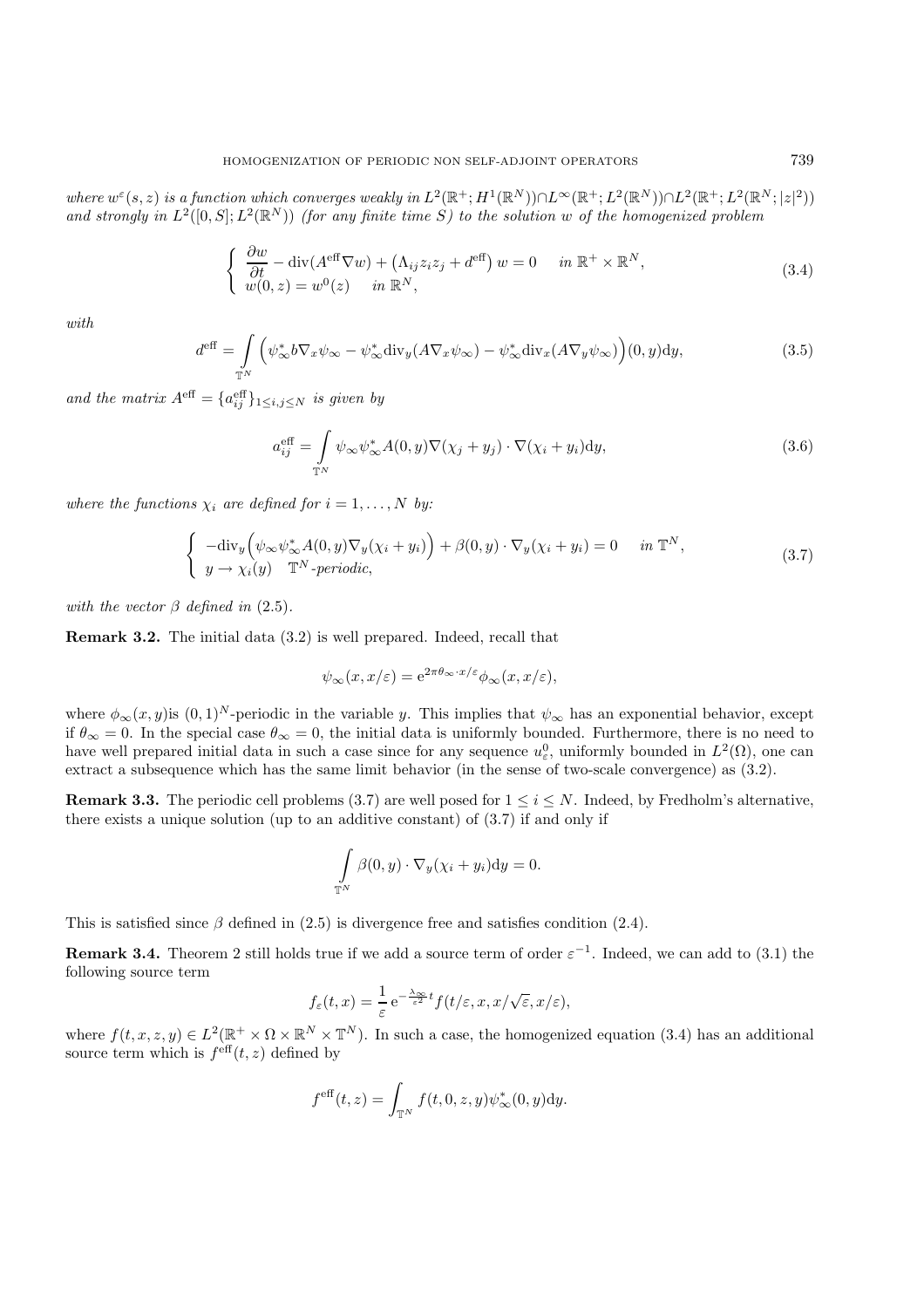Also, we can add to equation (3.1) a non-linear term  $\varepsilon^{-1}g(x, x/\sqrt{\varepsilon}, x/\varepsilon, u_{\varepsilon})$  where  $g(x, z, y, \xi)$  is a continuous function, homogeneous of degree one and uniformly Lipschitz with respect to the variable ξ. Hence, the homogenized equation (3.4) has an additional non-linear term  $g^{\text{eff}}(z,w)$  defined by

$$
g^{\text{eff}}(z,w) = \int_{\mathbb{T}^N} g(0, z, y, \psi_\infty(0, y)w) \psi_\infty^*(0, y) dy.
$$

Next, for a bounded open set  $\Omega$ , we consider the following eigenvalue problem

$$
\begin{cases}\n\mathcal{A}^{\varepsilon}p^{\varepsilon} = \lambda^{\varepsilon}p^{\varepsilon} & \text{in } \Omega, \\
p^{\varepsilon} = 0 & \text{on } \partial\Omega,\n\end{cases}
$$
\n(3.8)

with  $\mathcal{A}^{\varepsilon}$  defined in (1.1). As is well known, for each fixed  $\varepsilon > 0$  this operator has compact inverse in  $L^2(\Omega)$ (possibly non self-adjoint) and satisfies the maximum principle. Thus, by the Krein-Rutman theorem, we have a first eigenvalue  $\lambda_1^{\varepsilon}$  of multiplicity one and the corresponding eigenfunction  $p_1^{\varepsilon}$  can be chosen positive in  $\Omega$ .

**Theorem 3.5.** *Under assumption* H1 *and* H2 *we have*

$$
\lambda_1^{\varepsilon} = \lambda_{\infty} + \varepsilon \mu_1 + o(\varepsilon) \quad \text{ with } \lim_{\varepsilon \to 0} \frac{o(\varepsilon)}{\varepsilon} = 0,
$$

and the corresponding eigenvector  $p_1^{\varepsilon}$  admits the representation

$$
p_1^{\varepsilon}(x) = q_1^{\varepsilon}(x/\sqrt{\varepsilon})\psi_{\infty}(x, x/\varepsilon),
$$
\n(3.9)

 $where \ q_1^{\varepsilon}(z) \in H^1(\mathbb{R}^N)$ , up to a renormalization, converges, as  $\varepsilon$  goes to zero, to a limit  $q_1(z)$  which is the first *eigenfunction associated to the first eigenvalue*  $\mu_1$  *of the homogenized spectral problem* 

$$
-\text{div}(A^{\text{eff}}\nabla q) + (\Lambda_{ij}z_i z_j + d^{\text{eff}}) q = \mu q \quad \text{in } \mathbb{R}^N,
$$
\n(3.10)

*with*  $d^{eff}$  *and*  $A^{eff}$  *defined by* (3.5) *and* (3.6)*, respectively.* 

**Remark 3.6.** The spectral problem (3.10) has a purely punctual spectrum since  $\Lambda_{ij}z_iz_j$  is a non-degenerate quadratic potential. This is the so-called harmonic oscillator problem (see *e.g.* [7]).

### 4. Parabolic problem

This section is devoted to the proof of Theorem 3.1. We introduce a new unknown in the spirit of  $[8, 13]$ ,

$$
v_{\varepsilon}(t,x) = e^{\frac{\lambda_{\infty}}{\varepsilon^2}t} \frac{u_{\varepsilon}(t,x)}{\psi_{\infty}(x,x/\varepsilon)},
$$
\n(4.1)

which is well defined since  $\psi_{\infty}$  is positive as already mentioned in Remark 2.3. We replace  $u_{\varepsilon}$  by  $v_{\varepsilon}$  in (3.1) and we recall that  $\psi_{\infty}(x, y)$  and  $\psi_{\infty}^{*}(x, y)$  are the first eigenfunction of (2.1) and (2.2), respectively. After some algebra we obtain that (3.1) is equivalent to

$$
\begin{cases}\n\varepsilon \sigma^{\varepsilon} \frac{\partial v_{\varepsilon}}{\partial t} - \varepsilon \operatorname{div} (\alpha^{\varepsilon} \nabla v_{\varepsilon}) + \beta^{\varepsilon} \cdot \nabla v_{\varepsilon} \\
+ \sigma^{\varepsilon} \frac{\lambda_{\infty}(x) - \lambda_{\infty}}{\varepsilon} v_{\varepsilon} + \varepsilon B^{\varepsilon} \cdot \nabla v_{\varepsilon} + \Sigma^{\varepsilon} v_{\varepsilon} = 0 \quad \text{in } \mathbb{R}^{+} \times \Omega, \\
v_{\varepsilon}(t, x) = 0 \qquad (t, x) \in \mathbb{R}^{+} \times \partial \Omega, \\
v_{\varepsilon}(0, x) = \frac{u_{\varepsilon}^{0}(x)}{\psi_{\infty}(x, x/\varepsilon)} \quad \text{in } \Omega,\n\end{cases}
$$
\n(4.2)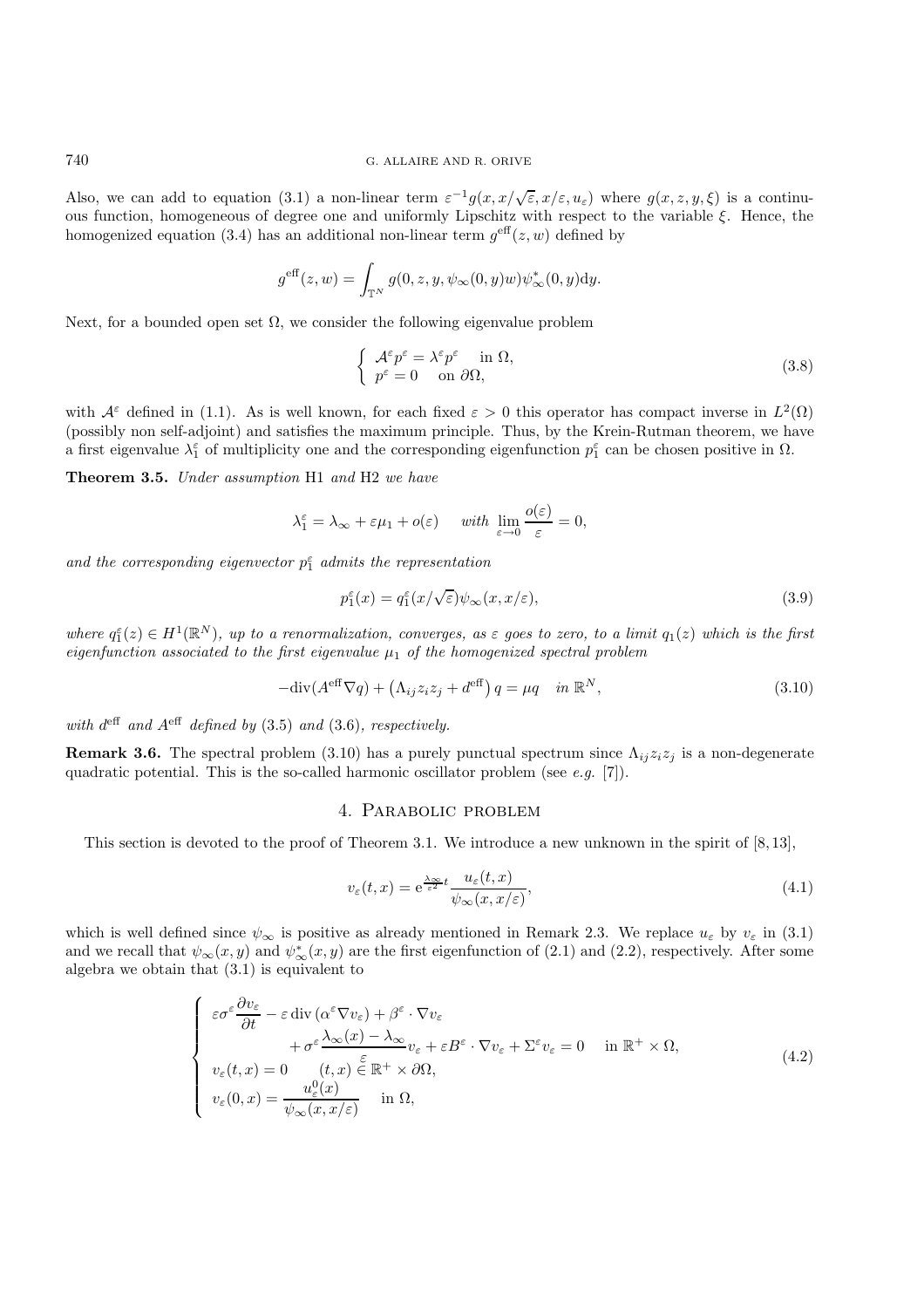where

$$
\sigma^{\varepsilon}(x) = \psi_{\infty}\psi_{\infty}^*(x, x/\varepsilon), \quad \alpha^{\varepsilon}(x) = \psi_{\infty}^*\psi_{\infty}A(x, x/\varepsilon), \quad \beta^{\varepsilon}(x) = \beta(x, x/\varepsilon), \tag{4.3}
$$

and

$$
B^{\varepsilon}(x) = \psi_{\infty} A^* \nabla_x \psi_{\infty}^*(x, x/\varepsilon) - \psi_{\infty}^* A \nabla_x \psi_{\infty}(x, x/\varepsilon),
$$
  
\n
$$
\Sigma^{\varepsilon}(x) = \Sigma_0^{\varepsilon}(x) + \varepsilon \Sigma_1^{\varepsilon}(x),
$$
\n(4.4)

with

$$
\Sigma_0^{\varepsilon}(x) = \psi_{\infty}^* b \nabla_x \psi_{\infty}(x, x/\varepsilon) - \psi_{\infty}^* \operatorname{div}_y A \nabla_x \psi_{\infty}(x, x/\varepsilon) - \psi_{\infty}^* \operatorname{div}_x A \nabla_y \psi_{\infty}(x, x/\varepsilon),
$$
  

$$
\Sigma_1^{\varepsilon}(x) = -\psi_{\infty}^* \operatorname{div}_x A \nabla_x \psi_{\infty}(x, x/\varepsilon).
$$

Remark that  $\sigma^{\varepsilon}$  converges weakly- $\star$  in  $L^{\infty}(\mathbb{R}^{N})$  to 1 because of the normalization condition (2.6), while  $\Sigma_{0}^{\varepsilon}$  converges weakly- $\star$  in  $L^{\infty}(\mathbb{R}^{N})$  to  $d^{\text{eff}}$  defined by (3.5).

In order to eliminate the ε scaling in front of the second-order operator in (4.2) and to obtain uniform *a priori* estimates, we rescale the space and time variable by introducing

$$
z = \frac{x}{\sqrt{\varepsilon}} \in \Omega^{\varepsilon} = \varepsilon^{-1/2} \Omega, \quad s = \frac{t}{\varepsilon},
$$
\n(4.5)

and consider the function

$$
w_{\varepsilon}(s, z) = v_{\varepsilon}(t, x), \qquad (s, z) \in \mathbb{R}^+ \times \Omega^{\varepsilon}.
$$
 (4.6)

This yields

$$
\begin{cases}\n\widetilde{\sigma}^{\varepsilon} \frac{\partial w_{\varepsilon}}{\partial s} + \widetilde{\mathcal{A}}^{\varepsilon} w_{\varepsilon} + \widetilde{\sigma}^{\varepsilon} \frac{\lambda_{\infty}(\sqrt{\varepsilon}z) - \lambda_{\infty}}{\varepsilon} w_{\varepsilon} + \sqrt{\varepsilon} \widetilde{B}^{\varepsilon} \cdot \nabla w_{\varepsilon} + \widetilde{\Sigma}^{\varepsilon} w_{\varepsilon} = 0 & \text{in } \mathbb{R}^{+} \times \Omega^{\varepsilon}, \\
w_{\varepsilon}(s, z) = 0 \qquad (s, z) \in \mathbb{R}^{+} \times \partial \Omega^{\varepsilon}, \\
w_{\varepsilon}(0, z) = w_{\varepsilon}^{0}(z) = \frac{u_{\varepsilon}^{0}(\sqrt{\varepsilon}z)}{\psi_{\infty}^{\varepsilon}(z)} & \text{in } \Omega^{\varepsilon},\n\end{cases} \tag{4.7}
$$

where the operator  $\widetilde{\mathcal{A}}^{\varepsilon}$  is defined by

$$
\widetilde{\mathcal{A}}^{\varepsilon} \equiv -\text{div}\left(\widetilde{\alpha}^{\varepsilon}(z)\nabla\right) + \varepsilon^{-1/2}\widetilde{\beta}^{\varepsilon}(z) \cdot \nabla. \tag{4.8}
$$

In (4.7) and (4.8), we use the notation  $\widetilde{\phi}^{\varepsilon}(z) = \phi(\sqrt{\varepsilon}z, z/\sqrt{\varepsilon})$  for any function  $\phi(x, y)$  defined on  $\mathbb{R}^N \times \mathbb{T}^N$ . Now, we can obtain the following *a priori* estimate.

**Lemma 4.1.** *Let*  $0 < S < +\infty$  *be a final time. Assume that*  $w^{\varepsilon}$  *satisfies* (4.7) *with*  $w_{\varepsilon}^{0} \in L^{2}(\Omega^{\varepsilon})$ *. Then,* 

$$
||w_{\varepsilon}||_{L^{\infty}((0,S);L^{2}(\Omega^{\varepsilon}))}+||\nabla w_{\varepsilon}||_{L^{2}((0,S)\times\Omega^{\varepsilon})^{N}}+|||z|w_{\varepsilon}||_{L^{2}((0,S)\times\Omega^{\varepsilon})}\leq C(S)||w_{\varepsilon}^{0}||_{L^{2}(\Omega^{\varepsilon})},\tag{4.9}
$$

*and, for any function*  $\varphi(s, z)$  *in the space*  $L^2([0, S]; H^1(\mathbb{R}^N)) \cap L^2([0, S]; L^2(\mathbb{R}^N; |z|^2)),$ 

$$
\left| \int_{0}^{S} \int_{\Omega^{\varepsilon}} \frac{\partial w_{\varepsilon}}{\partial s} \varphi \, \mathrm{d}z \, \mathrm{d}s \right| \leq C(S) \|w_{\varepsilon}^{0}\|_{L^{2}(\Omega^{\varepsilon})} \left( \|\varphi\|_{L^{2}([0,S];H^{1}(\mathbb{R}^{N}))} + \|\varphi\|_{L^{2}([0,S];L^{2}(\mathbb{R}^{N};|z|^{2}))} \right),\tag{4.10}
$$

*with*  $C(S) > 0$  *independent of*  $\varepsilon$ *.*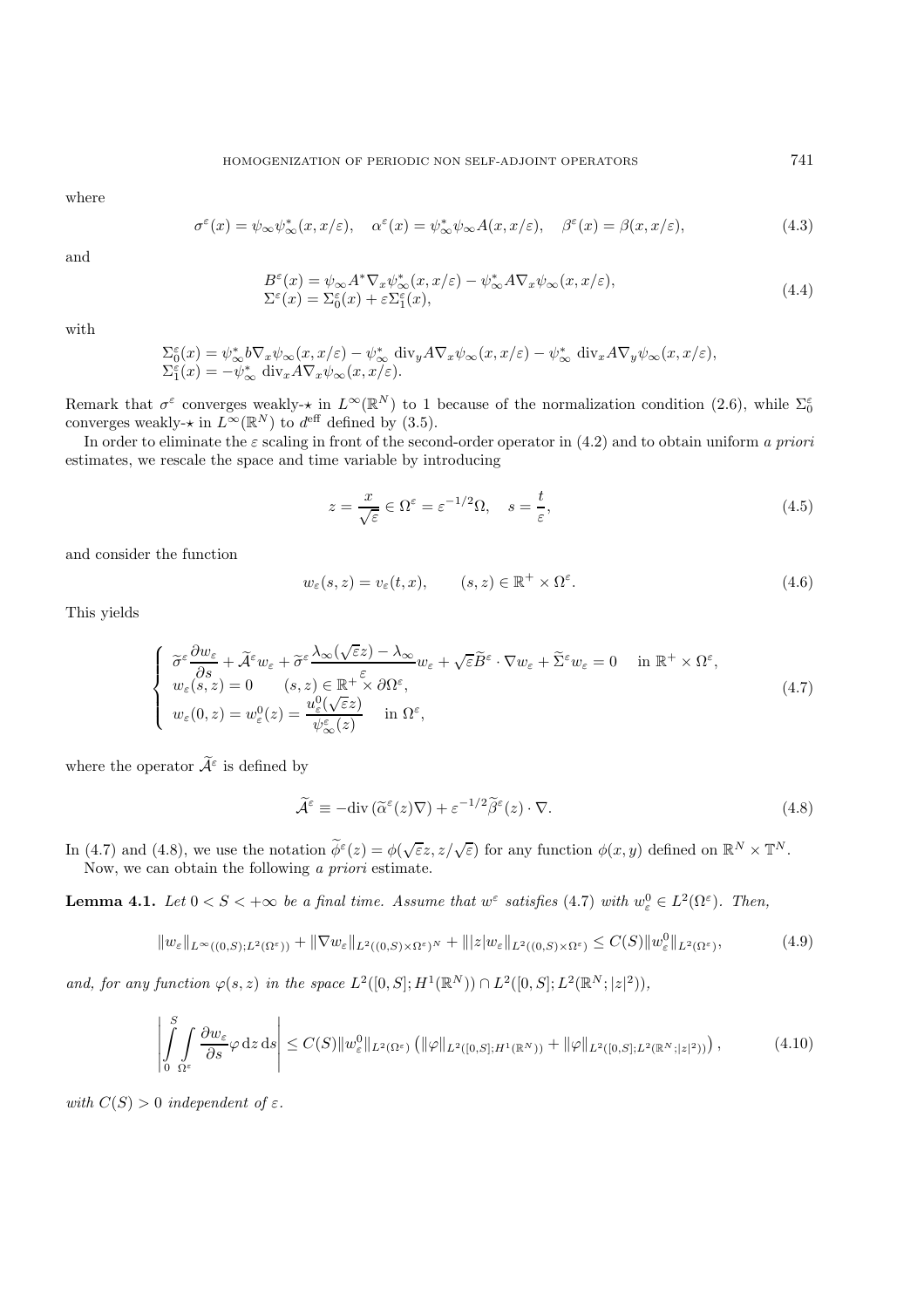*Proof.* First, we multiply equation (4.7) by  $w_{\varepsilon}$  and we integrate by parts to obtain

$$
\frac{1}{2} \int_{\Omega^{\varepsilon}} \widetilde{\sigma}^{\varepsilon}(z) |w_{\varepsilon}(S,z)|^{2} dz - \frac{1}{2} \int_{\Omega^{\varepsilon}} \widetilde{\sigma}^{\varepsilon}(z) |w_{\varepsilon}^{0}(z)|^{2} dz
$$
\n
$$
+ \int_{0}^{S} \int_{\Omega^{\varepsilon}} \widetilde{\mathcal{A}}^{\varepsilon} w_{\varepsilon}(s,z) \cdot w_{\varepsilon}(s,z) dz ds + \int_{0}^{S} \int_{\Omega^{\varepsilon}} \widetilde{\sigma}^{\varepsilon} \frac{\lambda_{\infty}(\sqrt{\varepsilon}z) - \lambda_{\infty}}{\varepsilon} |w_{\varepsilon}(s,z)|^{2} dz ds
$$
\n
$$
+ \sqrt{\varepsilon} \int_{0}^{S} \int_{\Omega^{\varepsilon}} \widetilde{B}^{\varepsilon}(z) \cdot \nabla w_{\varepsilon}(s,z) w_{\varepsilon}(s,z) dz ds + \int_{0}^{S} \int_{\Omega^{\varepsilon}} \widetilde{\Sigma}^{\varepsilon}(z) |w_{\varepsilon}(s,z)|^{2} dz ds = 0.
$$

By virtue of our smoothness assumption on the coefficients, the vector  $\widetilde{B}^{\varepsilon}$  is uniformly bounded and Cauchy-Schwartz inequality yields

$$
\int_{0}^{S} \int_{\Omega^{\varepsilon}} \widetilde{B}^{\varepsilon}(z) \cdot \nabla w_{\varepsilon}(s, z) w_{\varepsilon}(s, z) dz ds \leq c \|w_{\varepsilon}\|_{L^{2}((0, S) \times \Omega^{\varepsilon})} \|\nabla w_{\varepsilon}\|_{L^{2}((0, S) \times \Omega^{\varepsilon})}.
$$

Analogously, the function  $\Sigma_0^{\varepsilon}$  and  $\Sigma_1^{\varepsilon}$  are uniformly bounded. Therefore,

$$
\int_{0}^{S} \int_{\Omega^{\varepsilon}} |\widetilde{\Sigma}^{\varepsilon}(z)| \, |w_{\varepsilon}(s,z)|^{2} \mathrm{d}z \, \mathrm{d}s \leq c \|w_{\varepsilon}\|_{L^{2}((0,S)\times\Omega^{\varepsilon})}^{2}.
$$

The non-self adjoint operator  $\widetilde{\mathcal{A}}^{\varepsilon}$  defined in (4.8) can be partly written in divergence form. Indeed, by (4.3) we have  $\tilde{\beta}^{\varepsilon}(z) = \beta(\sqrt{\varepsilon}z, z/\sqrt{\varepsilon})$  where the vector  $\beta$ , defined by (2.5), has zero average in y and is divergence free by virtue of Lemma 2.1. Thus there exists a skew-symmetric matrix  $D(x, y)$ , defined by its entries

$$
d_{ij}(x,y) = (-\Delta_y)^{-1} \left( \frac{\partial \beta_i}{\partial y_j}(x,y) - \frac{\partial \beta_j}{\partial y_i}(x,y) \right), \tag{4.11}
$$

such that  $\text{div}_y D = -\beta$  (see [13] if necessary) and the operator  $\widetilde{\mathcal{A}}^{\varepsilon}$  can be written as

$$
\widetilde{\mathcal{A}}^{\varepsilon}\varphi = -\text{div}\left( (\widetilde{\alpha}^{\varepsilon}(z) + \widetilde{D}^{\varepsilon}(z))\nabla\varphi \right) + \sqrt{\varepsilon} \text{div}_{x} \widetilde{D}^{\varepsilon}(z) \cdot \nabla\varphi.
$$
\n(4.12)

The hypotheses on the coefficients imply that  $\text{div}_x \widetilde{D}^{\varepsilon}(z)$  is uniformly bounded. Thus, since  $\widetilde{D}^{\varepsilon}$  is a skewsymmetric matrix and the matrix  $\tilde{\alpha}^{\varepsilon}$  defined in (4.3) is coercive, we get

$$
\int_{0}^{S} \int_{\Omega^{\varepsilon}} \widetilde{\mathcal{A}}^{\varepsilon} w_{\varepsilon}(s, z) \cdot w_{\varepsilon}(s, z) \mathrm{d}z \, \mathrm{d}s \geq c \|\nabla w_{\varepsilon}\|_{L^{2}((0, S) \times \Omega^{\varepsilon})}^{2} - c\sqrt{\varepsilon} \|w_{\varepsilon}\|_{L^{2}((0, S) \times \Omega^{\varepsilon})} \|\nabla w_{\varepsilon}\|_{L^{2}((0, S) \times \Omega^{\varepsilon})}.
$$

On the other hand, hypothesis H2 implies that there exists two positive constants  $0 < c_1 < c_2$  such that

$$
c_1|z|^2 \le \frac{\lambda_\infty(\sqrt{\varepsilon}z) - \lambda_\infty}{\varepsilon} \le c_2|z|^2 \qquad \forall z \in \Omega^\varepsilon. \tag{4.13}
$$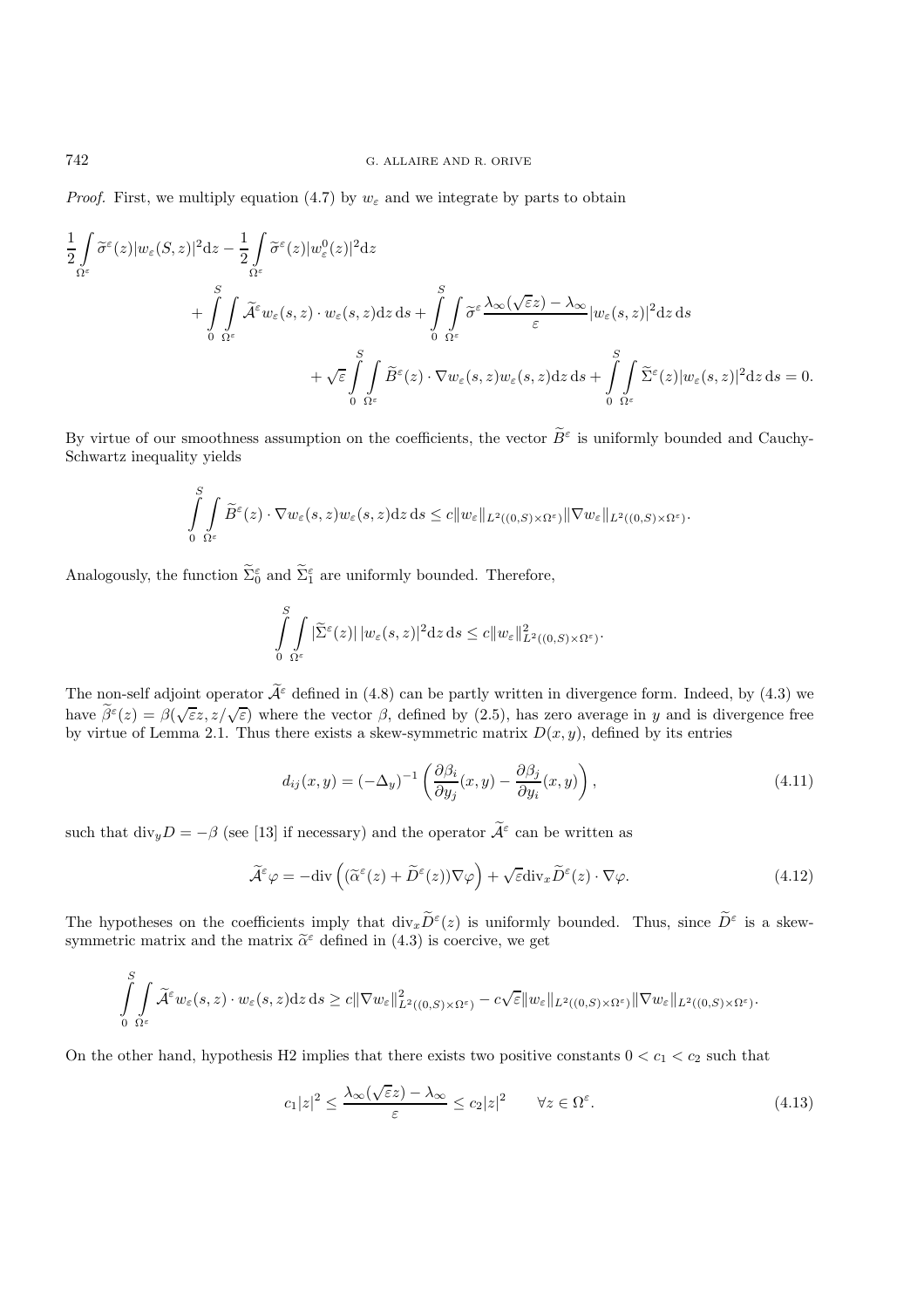Thus, using also the fact that  $C > \sigma^{\epsilon}(z) > c > 0$ , we deduce

$$
\int\limits_{\Omega^\varepsilon} |w_\varepsilon(S,z)|^2 \mathrm{d} z + \int\limits_0^S \int\limits_{\Omega^\varepsilon} |\nabla w_\varepsilon(s,z)|^2 \mathrm{d} z \, \mathrm{d} s + \int\limits_0^S \int\limits_{\Omega^\varepsilon} |z|^2 |w_\varepsilon(s,z)|^2 \mathrm{d} z \, \mathrm{d} s \leq C \int\limits_{\Omega^\varepsilon} |w^0_\varepsilon(z)|^2 \mathrm{d} z + C \int\limits_0^S \int\limits_{\Omega^\varepsilon} |w_\varepsilon(s,z)|^2 \mathrm{d} z \, \mathrm{d} s.
$$

Thus, by Gronwall's Lemma, we immediately obtain that

$$
\int_{0}^{S} \int_{\Omega^{\varepsilon}} |w_{\varepsilon}(s, z)|^{2} dz \le e^{cS} \int_{\Omega^{\varepsilon}} |w_{\varepsilon}^{0}(z)|^{2} dz.
$$

which yields estimate (4.9).

Now, we multiply equation (4.7) by  $\varphi \in L^2(\mathbb{R}^+; H^1(\mathbb{R}^N)) \cap L^2(\mathbb{R}^+; L^2(\mathbb{R}^N; |z|^2)).$  Then,

$$
\left| \int_{0}^{S} \int_{\Omega^{\varepsilon}} \tilde{\sigma}^{\varepsilon} \frac{\partial w_{\varepsilon}}{\partial s} \varphi(s, z) dz ds \right| \leq \left| \int_{0}^{S} \int_{\Omega^{\varepsilon}} \tilde{\mathcal{A}}^{\varepsilon} w_{\varepsilon}(s, z) \varphi(s, z) dz ds \right| + \left| \frac{1}{2} \int_{0}^{S} \int_{\Omega^{\varepsilon}} \tilde{\Sigma}^{\varepsilon}(z) w_{\varepsilon}(s, z) \varphi(s, z) dz ds \right| + \left| \frac{1}{2} \int_{0}^{S} \int_{\Omega^{\varepsilon}} \tilde{\Sigma}^{\varepsilon}(z) w_{\varepsilon}(s, z) \varphi(s, z) dz ds \right| + \left| \int_{0}^{S} \int_{\Omega^{\varepsilon}} \tilde{\sigma}^{\varepsilon}(z) \frac{\lambda_{\infty}(\sqrt{\varepsilon}z) - \lambda_{\infty}}{2\varepsilon} w_{\varepsilon}(s, z) \varphi(s, z) dz ds \right|.
$$

By (4.12) and the hypotheses of the coefficients, we get

$$
\left|\int\limits_0^S\int\limits_{\Omega^\varepsilon}\widetilde{\mathcal{A}}^\varepsilon w_\varepsilon(s,z)\varphi(s,z)\mathrm{d} z\,\mathrm{d} s\right|\,\leq\,c\|\nabla w_\varepsilon\|_{L^2((0,S)\times\Omega^\varepsilon)}\|\nabla\varphi\|_{L^2((0,S)\times\Omega^\varepsilon)}+c\sqrt{\varepsilon}\|\nabla w_\varepsilon\|_{L^2((0,S)\times\Omega^\varepsilon)}\|\varphi\|_{L^2((0,S)\times\Omega^\varepsilon)}.
$$

Since the vector  $\widetilde{B}^{\varepsilon}$  and  $\widetilde{\Sigma}^{\varepsilon}$  are uniformly bounded, Cauchy-Schwartz inequality yields

$$
\left| \int\limits_{0}^{S} \int\limits_{\Omega^{\varepsilon}} \widetilde{B}^{\varepsilon}(z) \cdot \nabla w_{\varepsilon}(s, z) \varphi(s, z) dz ds \right| \leq c \|\nabla w_{\varepsilon}\|_{L^{2}((0, S) \times \Omega^{\varepsilon})} \|\varphi\|_{L^{2}((0, S) \times \Omega^{\varepsilon})},
$$
  

$$
\left| \frac{1}{2} \int_{0}^{S} \int\limits_{\Omega^{\varepsilon}} \widetilde{\Sigma}^{\varepsilon}(z) w_{\varepsilon}(s, z) \varphi(s, z) dz ds \right| \leq c \|w_{\varepsilon}\|_{L^{2}((0, S) \times \Omega^{\varepsilon})} \|\varphi\|_{L^{2}((0, S) \times \Omega^{\varepsilon})}.
$$

On the other hand, the hypothesis H2 implies (4.13) and, therefore,

$$
\left|\int_0^S \int\limits_{\Omega^\varepsilon} \widetilde{\sigma}^\varepsilon(z) \frac{\lambda_\infty(\sqrt{\varepsilon} z)-\lambda_\infty}{2\varepsilon} w_\varepsilon(s,z) \varphi(s,z) \mathrm{d} z \, \mathrm{d} s \right| \leq c \|w_\varepsilon\|_{L^2((0,S);L^2(\Omega^\varepsilon;|z|^2))} \, \|\varphi\|_{L^2((0,S);L^2(\Omega^\varepsilon;|z|^2))} \, .
$$

Thus, using the fact that  $C > \sigma^{\epsilon}(z) > c > 0$  and the estimate (4.9), we conclude the proof of (4.10).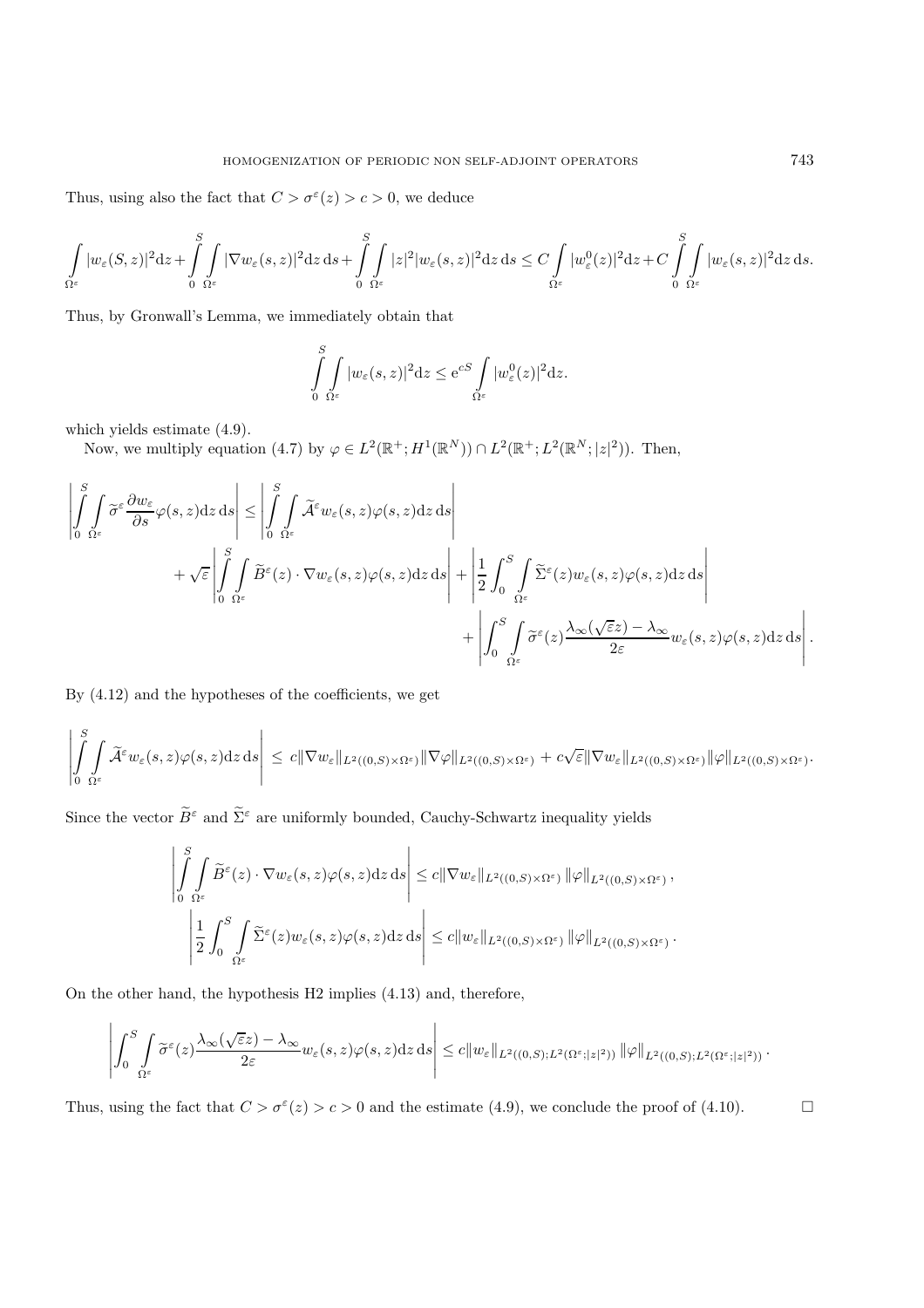As a consequence of the previous *a priori* estimates and using the Aubin-Lions compactness lemma, we have the following compactness result.

**Lemma 4.2.** Let  $w_{\varepsilon}$  be a solution of (4.7). Assume that  $w_{\varepsilon}^0$  is uniformly bounded in  $L^2(\mathbb{R}^N)$ . Then, up to as  $subsequence, there exists a limit w(s, z) \in L^{\infty}(\mathbb{R}^+; L^2(\mathbb{R}^N)) \cap L^2(\mathbb{R}^+; H^1(\mathbb{R}^N)) \cap L^2(\mathbb{R}^+; L^2(\mathbb{R}^N; |z|^2))$  *such that*  $w_{\varepsilon}$  *converges weakly-* $\star$  *in this space to* w, and strongly in  $L^2([0, S]; L^2(\mathbb{R}^N))$  for any finite time  $S < +\infty$ *.* 

*Proof.* By the *a priori* estimate (4.9), up to a subsequence,  $w_{\varepsilon}$  converges weakly- $\star$  to a limit w in the space  $L^{\infty}(\mathbb{R}^+; L^2(\mathbb{R}^N)) \cap L^2(\mathbb{R}^+; H^1(\mathbb{R}^N)) \cap L^2(\mathbb{R}^+; L^2(\mathbb{R}^N; |z|^2)).$  On the other hand, it is well-known that  $H^1(\mathbb{R}^N) \cap L^2(\mathbb{R}^+; L^2(\mathbb{R}^N; |z|^2)).$  $L^2(\mathbb{R}^N;|z|^2)$  is included in  $L^2(\mathbb{R}^N)$  with compact embedding. In view of estimate (4.10), the time derivative  $\frac{\partial w^{\varepsilon}}{\partial t}$  is uniformly bounded in the dual space of the Hilbert space  $L^2([0, S]; H^1(\mathbb{R}^N)) \cap L^2([0, S]; L^2(\mathbb{R}^N; |z|^2)).$ Then, using the classical Aubin-Lions compactness lemma (see [19]), the sequence  $w_{\varepsilon}$  is relatively compact in  $L^2([0, S]; L^2(\mathbb{R}^N))$  for any finite time S.

We now briefly recall the notion of two-scale convergence (see [1,16]). Below, we denote by  $\delta > 0$  the period which is going to 0, since we shall apply this result not for  $\varepsilon$  but rather for  $\sqrt{\varepsilon}$ .

**Proposition 4.3.** Let  $\delta > 0$  denote a sequence of positive reals going to zero. Let  $w_{\delta}$  be a bounded sequence in  $L^2(\Omega)$ *. There exist a subsequence, still denoted by*  $\delta$ *, and a limit*  $w(x, y) \in L^2(\Omega; L^2(\mathbb{T}^N))$  *such that*  $w_{\delta}$  *two-scale converges to* w *in the sense that*

$$
\lim_{\delta \to 0} \int_{\Omega} w_{\delta}(x) \phi(x, x/\delta) dx = \int_{\Omega} \int_{\mathbb{T}^N} w(x, y) \phi(x, y) dx dy,
$$

*for all functions*  $\phi(x, y) \in L^2(\Omega; C(\mathbb{T}^N))$ *.* 

*Furthermore, if*  $w_{\delta}$  *is a bounded sequence that converges weakly to a limit* w *in*  $H^1(\Omega)$ *. Then,*  $w_{\delta}$  *two-scale converges to* w, and there exists a function  $w_1(x, y) \in L^2(\Omega; H^1(\mathbb{T}^N))$  such that, up to a sequence,  $\nabla w_\delta$  two-scale *converges to*  $\nabla_x w(x) + \nabla_y w_1(x, y)$ .

*Proof of Theorem* 3.1*.* Equation (4.7) is a combined problem of homogenization and singular perturbations: the coefficients are oscillating with a period  $\sqrt{\varepsilon}$ , and they concentrate to 0 with respect to their first macroscopic argument. Therefore, we expect that the limit problem of (4.7) is precisely the homogenized problem (3.4). To prove this statement and study the asymptotic behavior of  $(4.7)$ , we follow the methodology of  $[7, 8]$ .

We multiply (4.7) by a test function  $\phi_{\varepsilon}(s, z) = \phi(s, z) + \sqrt{\varepsilon} \phi_1(s, z, z/\sqrt{\varepsilon})$  where  $\phi(s, z)$  and  $\phi_1(s, z, y)$  are smooth test functions defined on  $\mathbb{R}^+ \times \mathbb{R}^N$  and  $\mathbb{R}^+ \times \mathbb{R}^N \times \mathbb{T}^N$ , respectively, and with compact support in  $\mathbb{R}^+ \times \mathbb{R}^N$ . For sufficiently small  $\varepsilon$ , the support of  $\phi_{\varepsilon}$  is included in  $\Omega^{\varepsilon}$  for all times. Integrating by parts yields

$$
\int_{0}^{\infty} \int_{\mathbb{R}^{N}} \tilde{\sigma}^{\varepsilon}(z) w_{\varepsilon} \frac{\partial \phi_{\varepsilon}}{\partial s} \mathrm{d}z \, \mathrm{d}s + \int_{0}^{\infty} \int_{\mathbb{R}^{N}} \tilde{\mathcal{A}}^{\varepsilon} w_{\varepsilon} \phi_{\varepsilon} \mathrm{d}z \, \mathrm{d}s + \int_{0}^{\infty} \int_{\mathbb{R}^{N}} \tilde{\sigma}^{\varepsilon} \frac{\lambda_{\infty}(\sqrt{\varepsilon}z) - \lambda_{\infty}}{\varepsilon} w_{\varepsilon} \phi_{\varepsilon} \mathrm{d}z \, \mathrm{d}s + \int_{0}^{\infty} \int_{\mathbb{R}^{N}} \tilde{\Sigma}^{\varepsilon}(z) w_{\varepsilon} \phi_{\varepsilon} \mathrm{d}z \, \mathrm{d}s = 0. \quad (4.14)
$$

In view of the *a priori* estimate (4.9), we get

$$
\sqrt{\varepsilon} \int\limits_{0}^{\infty} \int\limits_{\mathbb{R}^N} \widetilde{B}^{\varepsilon}(z) \cdot \nabla w_{\varepsilon}(s,z) \phi_{\varepsilon}(s,z) \mathrm{d} z \, \mathrm{d} s \to 0,
$$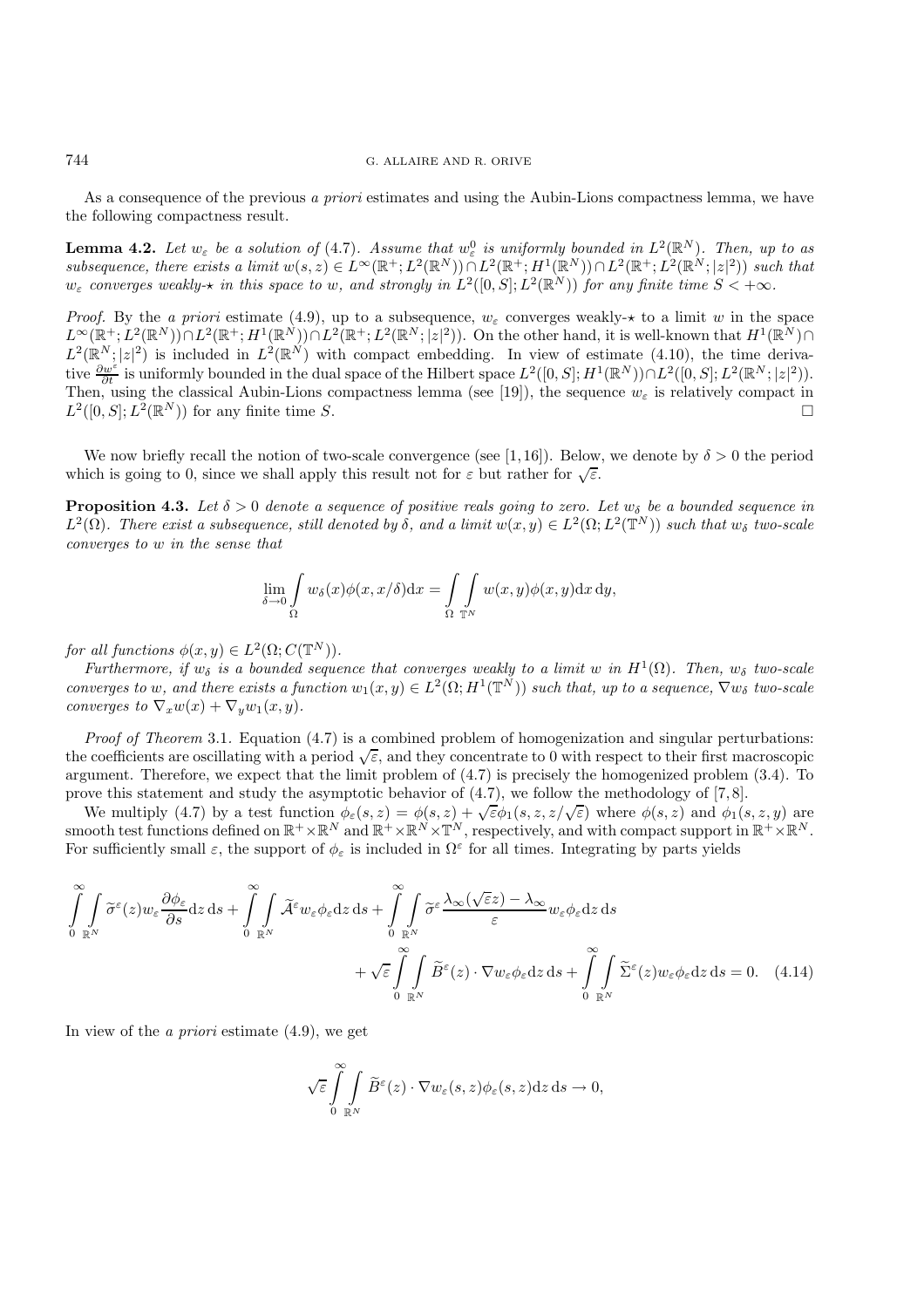and, since  $\Sigma^{\varepsilon} = \Sigma_0^{\varepsilon} + \varepsilon \Sigma_1^{\varepsilon}$ ,

$$
\varepsilon \int_{0}^{\infty} \int_{\mathbb{R}^N} \widetilde{\Sigma}_1^{\varepsilon}(z) w_{\varepsilon}(s, z) \phi_{\varepsilon}(s, z) dz ds \to 0.
$$
 (4.15)

On the compact and fixed space support of  $\phi_{\varepsilon}$ , the values of the smooth coefficients at points  $(\sqrt{\varepsilon}z, z/\sqrt{\varepsilon})$  are uniformly close to their values at  $(0, z/\sqrt{\varepsilon})$ . Thus, since by virtue of Lemma 4.2 any average in time of  $w_{\varepsilon}$ converges strongly to the same average of w in  $L^2(\mathbb{R}^N)$ , we get

$$
\int_{0}^{\infty} \int_{\mathbb{R}^N} \widetilde{\sigma}^{\varepsilon}(z) w_{\varepsilon} \frac{\partial \phi_{\varepsilon}}{\partial s} dz ds \to \int_{0}^{\infty} \int_{\mathbb{R}^N} w \frac{\partial \phi}{\partial s} dz ds,
$$
  

$$
\int_{0}^{\infty} \int_{\mathbb{R}^N} \widetilde{\Sigma}_{0}^{\varepsilon}(z) w_{\varepsilon}(s, z) \phi_{\varepsilon}(s, z) dz ds \to \int_{0}^{\infty} \int_{\mathbb{R}^N} d^{\text{eff}} w(s, z) \phi(s, z) dz ds.
$$

By assumptions H2 we get

$$
\int_{0}^{\infty} \int_{\mathbb{R}^N} \widetilde{\sigma}^{\varepsilon} \frac{\lambda_{\infty}(\sqrt{\varepsilon}z) - \lambda_{\infty}}{\varepsilon} w_{\varepsilon} \phi_{\varepsilon} dz ds = \int_{0}^{\infty} \int_{\mathbb{R}^N} \widetilde{\sigma}^{\varepsilon} \Lambda_{ij} z_i z_j w_{\varepsilon} \phi dz ds + o(1),
$$

and the same argument of strong convergence in  $L^2(\mathbb{R}^N)$  of time averages of  $w_{\varepsilon}$  implies

$$
\int_{0}^{\infty} \int_{\mathbb{R}^N} \widetilde{\sigma}^{\varepsilon} \frac{\lambda_{\infty}(\sqrt{\varepsilon}z) - \lambda_{\infty}}{\varepsilon} w_{\varepsilon} \phi_{\varepsilon} dz ds \to \int_{0}^{\infty} \int_{\mathbb{R}^N} \Lambda_{ij} z_i z_j w \phi dz ds.
$$

Finally, passing to the two-scale limit (see Prop. 4.3), there exists a function  $w_1(s, z, y)$  defined in  $\mathbb{R}^+ \times \mathbb{R}^N \times \mathbb{T}^N$ , such that

$$
\lim_{\varepsilon \to 0} \int_{0}^{\infty} \int_{\mathbb{R}^N} \tilde{\mathcal{A}}^{\varepsilon} w_{\varepsilon} \phi_{\varepsilon} dz ds = \int_{0}^{\infty} \int_{\mathbb{R}^N} \int_{\mathbb{T}} \psi_{\infty} \psi_{\infty}^* a_{ij}(0, y) \left( \frac{\partial w}{\partial x_j} + \frac{\partial w_1}{\partial y_j} \right) \left( \frac{\partial \phi}{\partial x_i} + \frac{\partial \phi_1}{\partial y_i} \right) dy dz ds + \int_{0}^{\infty} \int_{\mathbb{R}^N} \int_{\mathbb{T}} d_{ij}(0, y) \left( \frac{\partial w}{\partial x_j} + \frac{\partial w_1}{\partial y_j} \right) \left( \frac{\partial \phi}{\partial x_i} + \frac{\partial \phi_1}{\partial y_i} \right) dy dz ds
$$

where the skew-symmetric matrix  $D = \{d_{ij}\}\$ is defined by (4.11). Regrouping all terms we obtain a limit variational formulation for the couple  $(w, w_1)$ . In order to eliminate  $w_1$ , we take  $\phi \equiv 0$  and, integrating by parts, we obtain that  $w_1$  satisfies

$$
-\frac{\partial}{\partial y_i} \left[ \psi_\infty \psi^*_{\infty} a_{ij}(0, y) \left( \frac{\partial w}{\partial x_j} + \frac{\partial w_1}{\partial y_j} \right) \right] - \frac{\partial}{\partial y_i} \left[ d_{ij}(0, y) \left( \frac{\partial w}{\partial x_j} + \frac{\partial w_1}{\partial y_j} \right) \right] = 0 \quad \text{in } \mathbb{R}^+ \times \mathbb{R}^N \times \mathbb{T}.
$$

Since div<sub>y</sub> $D = \beta$ , we get that  $w_1$  is the weak solution of

$$
-\text{div}_y\left(\psi_\infty\psi_\infty^*A(0,y)\left(\nabla_x w + \nabla_y w_1\right)\right) + \beta(0,y)\left(\nabla_x w + \nabla_y w_1\right) = 0 \quad \text{in } \mathbb{R}^+ \times \mathbb{R}^N \times \mathbb{T}.\tag{4.16}
$$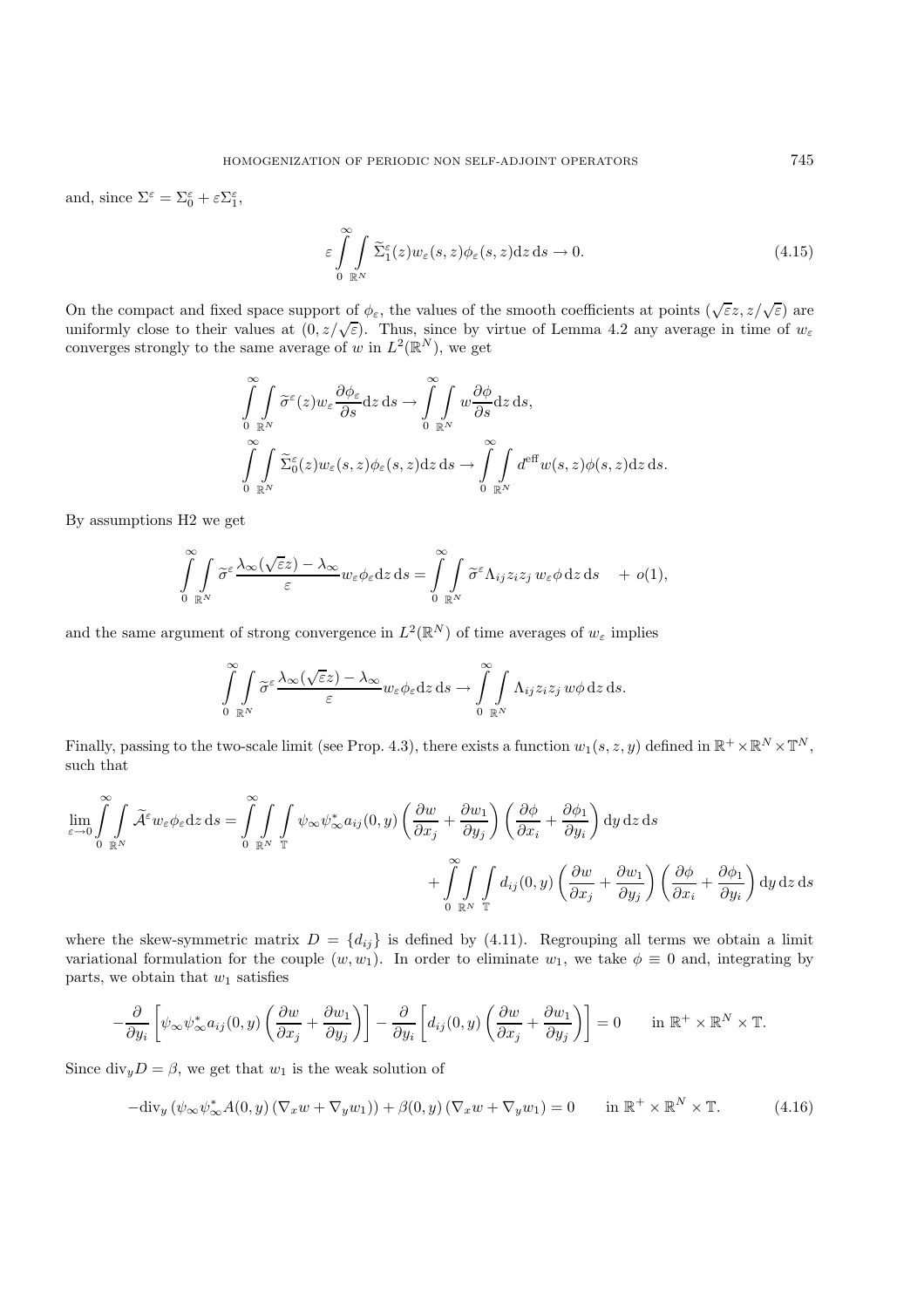By linearity, we obtain a solution of (4.16) by taking

$$
w_1(s, z, y) = \frac{\partial w}{\partial x_i}(s, z) \chi_i(y),
$$

where the functions  $\chi_i$  satisfy (3.7). On the other hand, returning to the weak formulation and considering  $\phi_1 \equiv 0$ , it is immediate with the above expression of  $w_1$  that

$$
\lim_{\varepsilon \to 0} \int_{0}^{\infty} \int_{\mathbb{R}^N} \widetilde{\mathcal{A}}^{\varepsilon} w_{\varepsilon} \cdot \phi \, dz \, ds = \int_{\mathbb{T}} \psi_{\infty} \psi_{\infty}^*(0, y) \left( a_{ij}(0, y) + a_{ik}(0, y) \frac{\partial \chi_j}{\partial y_k} \right) dy \int_{0}^{\infty} \int_{\mathbb{R}^N} \frac{\partial w}{\partial x_j} \frac{\partial \phi}{\partial x_i} dz \, ds + \int_{\mathbb{T}} \left( d_{ij}(0, y) + d_{ik}(0, y) \frac{\partial \chi_j}{\partial y_k} \right) dy \int_{0}^{\infty} \int_{\mathbb{R}^N} \frac{\partial w}{\partial x_j} \frac{\partial \phi}{\partial x_i} dz \, ds.
$$

Since the homogenized coefficients  $\{a_{ij}^{\text{eff}}\}$ , defined by (3.6), are constant and  $D = \{d_{ij}\}\$ is skew-symmetric

$$
a_{ij}^{\text{eff}} = \int_{\mathbb{T}} (\psi_{\infty} \psi_{\infty}^* A(0, y) + D(0, y)) \nabla (\chi_j + y_j) \cdot \nabla (\chi_i + y_i) dy.
$$

Now, by definition of  $D = \{d_{ij}\}\$ in (4.11), we get for any i

$$
\int_{\mathbb{T}} \left( \psi_{\infty} \psi_{\infty}^* A(0, y) + D(0, y) \right) \nabla(\chi_j + y_j) \cdot \nabla \chi_i \mathrm{d}y = 0,
$$

since  $\chi_j$  is solution of (3.7). Therefore, we obtain

$$
\lim_{\varepsilon \to 0} \int_{0}^{\infty} \int_{\mathbb{R}^N} \widetilde{\mathcal{A}}^{\varepsilon} w_{\varepsilon} \cdot \phi \,dz \,ds = -a_{ij}^{\text{eff}} \int_{0}^{\infty} \int_{\mathbb{R}^N} \frac{\partial^2 w}{\partial x_j \partial x_i} \phi \,dz \,ds.
$$

Finally, by  $(4.1)$  and  $(4.6)$ , we get

$$
w_{\varepsilon}(0,z) = \frac{u_{\varepsilon}^0(\sqrt{\varepsilon}z)}{\psi_{\infty}(\sqrt{\varepsilon}z, z/\sqrt{\varepsilon})},
$$

and, by the hypothesis (3.2) on the initial data  $u_{\varepsilon}^0$ , we conclude  $w_{\varepsilon}(0, z) = u_0(z)$ . Summing up all the limits, we conclude that w is the unique weak solution of (3.4). By uniqueness of the limit, the entire sequence  $w_{\varepsilon}$ converges.

# 5. Eigenvalue problem

This section is devoted to the proof of Theorem 3.5 concerning the behavior of the first eigenvalue of the spectral problem (3.8). As already said in Remark 3.6, the homogenized spectral problem (3.10) has a countable infinite number of eigenvalues of finite multiplicity. Indeed, the corresponding Green operator acts from  $L^2(\mathbb{R}^N)$ into  $H^1(\mathbb{R}^N) \cap L^2(\mathbb{R}^N; |z|^2)$ , and thus is self-adjoint and compact in  $L^2(\mathbb{R}^N)$ . Furthermore, by the Krein-Rutman theorem, the first eigenvalue  $\mu_1$  is of multiplicity one and the corresponding eigenfunction  $q_1 \in H^1(\mathbb{R}^N)$  $L^2(\mathbb{R}^N;|z|^2)$  can be chosen positive.

As in the previous section, we introduce a new unknown

$$
p_{\varepsilon}(x) = \frac{p_1^{\varepsilon}(x)}{\psi_{\infty}(x, x/\varepsilon)}.
$$
\n(5.1)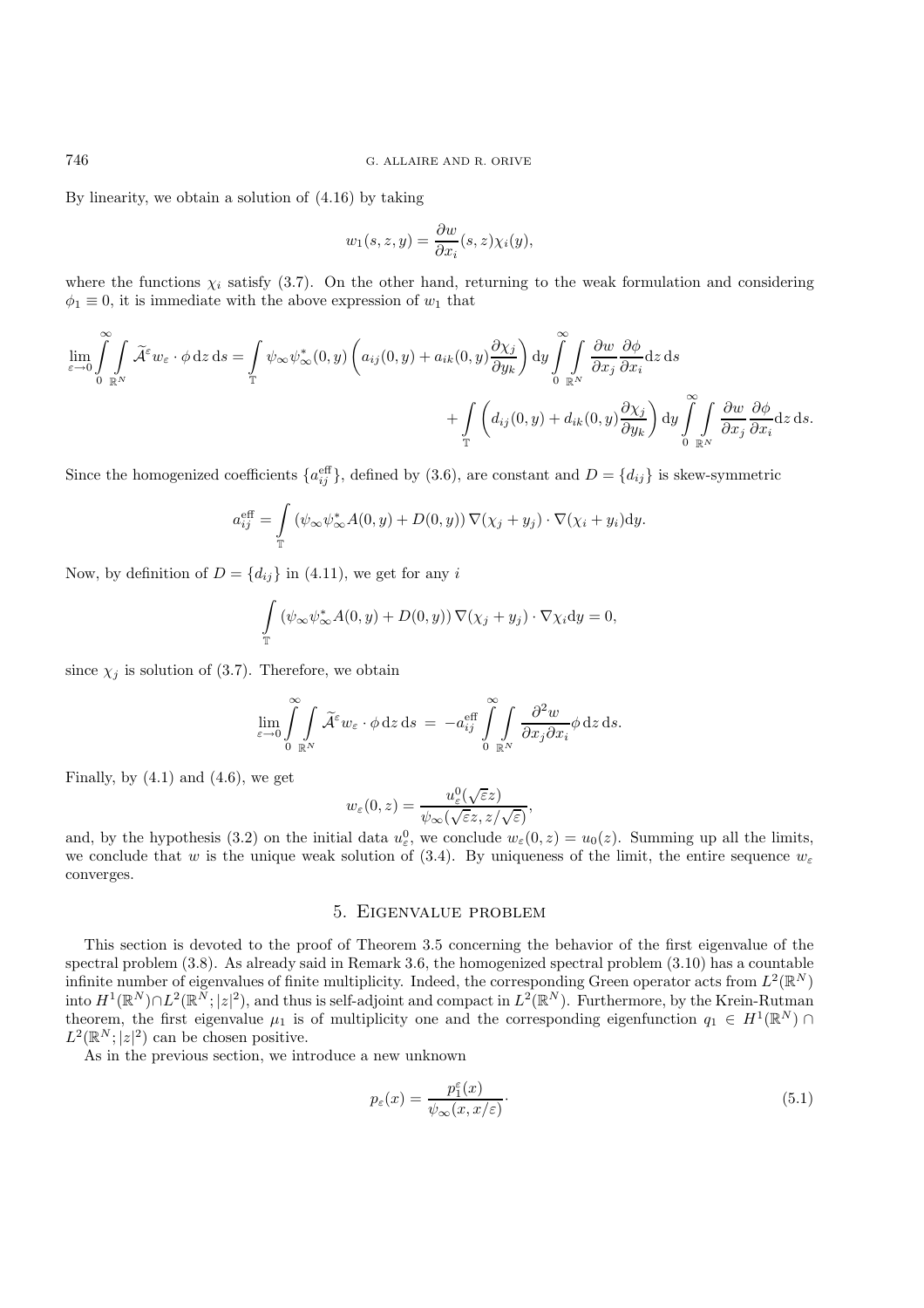After a little algebra,  $p_{\varepsilon}$  is solution of

$$
\begin{cases}\n-\varepsilon \operatorname{div} \left( \alpha^{\varepsilon} \nabla p_{\varepsilon} \right) + \beta^{\varepsilon} \cdot \nabla p_{\varepsilon} + \sigma^{\varepsilon} \frac{\lambda_{\infty}(x) - \lambda_{\infty}}{\varepsilon} p_{\varepsilon} + \varepsilon B^{\varepsilon} \cdot \nabla p_{\varepsilon} + \Sigma^{\varepsilon} p_{\varepsilon} = \mu^{\varepsilon} \sigma^{\varepsilon} p_{\varepsilon} & \text{in } \Omega, \\
p_{\varepsilon} = 0 & \text{on } \partial \Omega,\n\end{cases}\n\tag{5.2}
$$

where  $\mu^{\varepsilon} = \varepsilon^{-1}(\lambda_1^{\varepsilon} - \lambda_{\infty})$ . The coefficients  $\sigma^{\varepsilon}$ ,  $\alpha^{\varepsilon}$ ,  $\beta^{\varepsilon}$ ,  $B^{\varepsilon}$  and  $\Sigma^{\varepsilon}$  are defined in (4.3) and (4.4). In order to eliminate the  $\varepsilon$  scaling in front of the second-order operator in (5.2), we rescale the space variable by introducing

$$
z = \frac{x}{\sqrt{\varepsilon}} \in \Omega^{\varepsilon} = \varepsilon^{-1/2} \Omega
$$
 and  $q_{\varepsilon}(z) = p_{\varepsilon}(x)$ .

This yields

$$
\begin{cases}\n\widetilde{\mathcal{A}}^{\varepsilon}q_{\varepsilon} + \widetilde{\sigma}^{\varepsilon}\frac{\lambda_{\infty}(\sqrt{\varepsilon}z) - \lambda_{\infty}}{\varepsilon}q_{\varepsilon} + \sqrt{\varepsilon}\widetilde{B}^{\varepsilon}\cdot\nabla q_{\varepsilon} + \widetilde{\Sigma}^{\varepsilon}q_{\varepsilon} = \mu^{\varepsilon}\widetilde{\sigma}^{\varepsilon}q_{\varepsilon} & \text{in } \Omega^{\varepsilon}, \\
q_{\varepsilon} = 0 & \text{on } \partial\Omega^{\varepsilon},\n\end{cases}
$$
\n(5.3)

where the operator  $\tilde{\mathcal{A}}^{\varepsilon}$  is defined by (4.12) and the other coefficients are as in the previous section. Equation (5.3) is a combined problem of homogenization and singular perturbations: the coefficients are microscopically oscillating with period  $\sqrt{\varepsilon}$ , and they macroscopically concentrate at the origin  $z = 0$ . The domain  $\Omega^{\varepsilon}$  is converging to  $\mathbb{R}^N$ . Therefore, we expect that the limit problem of (5.3) is precisely the homogenized problem (3.10).

To prove this statement, we follow the methodology of [7]. We introduce the corresponding Green operator  $S^{\varepsilon}: L^2(\Omega^{\varepsilon}) \to L^2(\Omega^{\varepsilon})$  such that  $S^{\varepsilon}(f) = u^{\varepsilon}$  where  $u^{\varepsilon}$  is the unique solution in  $H_0^1(\Omega^{\varepsilon})$  of

$$
\begin{cases}\n\widetilde{\mathcal{A}}^{\varepsilon}u^{\varepsilon} + \widetilde{\sigma}^{\varepsilon}\frac{\lambda_{\infty}(\sqrt{\varepsilon}z) - \lambda_{\infty}}{\varepsilon}u^{\varepsilon} + \sqrt{\varepsilon}\widetilde{B}^{\varepsilon}\cdot\nabla u^{\varepsilon} + \widetilde{\Sigma}^{\varepsilon}u^{\varepsilon} = \widetilde{\sigma}^{\varepsilon}f & \text{in } \Omega^{\varepsilon}, \\
u^{\varepsilon} = 0 & \text{on } \partial\Omega^{\varepsilon}.\n\end{cases}
$$
\n(5.4)

We shall assume without loss of generality that  $\tilde{\Sigma}^{\varepsilon}$  is positive (indeed, a simple shift in the spectrum amounts to add a multiple of  $\tilde{\sigma}^{\varepsilon}$ , which is positive, to  $\tilde{\Sigma}^{\varepsilon}$ . In the sequel we consider that  $S^{\varepsilon}$  is an operator defined in  $L^2(\mathbb{R}^N)$  by simply taking f as the restriction to  $\Omega^{\varepsilon}$  of a function of  $L^2(\mathbb{R}^N)$  and extending by zero outside  $\Omega^{\varepsilon}$  the solution  $u^{\varepsilon} = S^{\varepsilon}(f)$ . The homogenization of (5.4) is similar to what we did in the previous section. We introduce the limit Green operator  $S: L^2(\mathbb{R}^N) \to L^2(\mathbb{R}^N)$  such that  $S(f) = u$  where u is the unique solution in  $H_0^1(\mathbb{R}^N)$  of

$$
-\text{div}(A^{\text{eff}}\nabla u) + (\Lambda_{ij}z_iz_j + d^{\text{eff}})u = f \quad \text{in } \mathbb{R}^N,
$$
\n(5.5)

where the coefficient  $d^{\text{eff}}$  and the matrix  $A^{\text{eff}}$  are defined by (3.5)–(3.6). Then, we have the following convergence result (see Lem. 4.4 of [7])

**Lemma 5.1.** *The sequence of operators*  $S^{\varepsilon}$  *compactly converges to the limit operator* S in the sense that

*(i)* for any  $f \in L^2(\mathbb{R}^N)$ ,  $\lim_{\varepsilon \to 0} ||S^{\varepsilon}(f) - S(f)||_{L^2(\mathbb{R}^N)} = 0$ , (*ii*) the set  $\{S^{\varepsilon}(f) : ||f||_{L^{2}(\mathbb{R}^{N})} \leq 1, \varepsilon \geq 0\}$  *is sequentially compact.* 

*Proof.* The proof is quite classical (see *e.g.*, [3, 4, 7]) for similar examples), so we simply indicate the main ingredients. First, we multiply (5.4) by  $u^{\varepsilon}$  and integrate by parts to obtain *a priori* estimate. Since by assumptions H1 and H2 we have (4.13), we get

$$
\|\nabla u^{\varepsilon}\|_{L^{2}(\mathbb{R}^{N})} + \| |z| u^{\varepsilon}\|_{L^{2}(\mathbb{R}^{N})} \leq C \|f\|_{L^{2}(\mathbb{R}^{N})}.
$$
\n
$$
(5.6)
$$

This implies that the sequence  $u^{\varepsilon}$  is pre-compact in  $H^1(\mathbb{R}^N)$ -weak and pre-compact in  $L^2(\mathbb{R}^N)$ -strong. Second, we pass to the limit in (5.4) using the two-scale convergence (see Prop. 4.3). We multiply (5.4) by a test function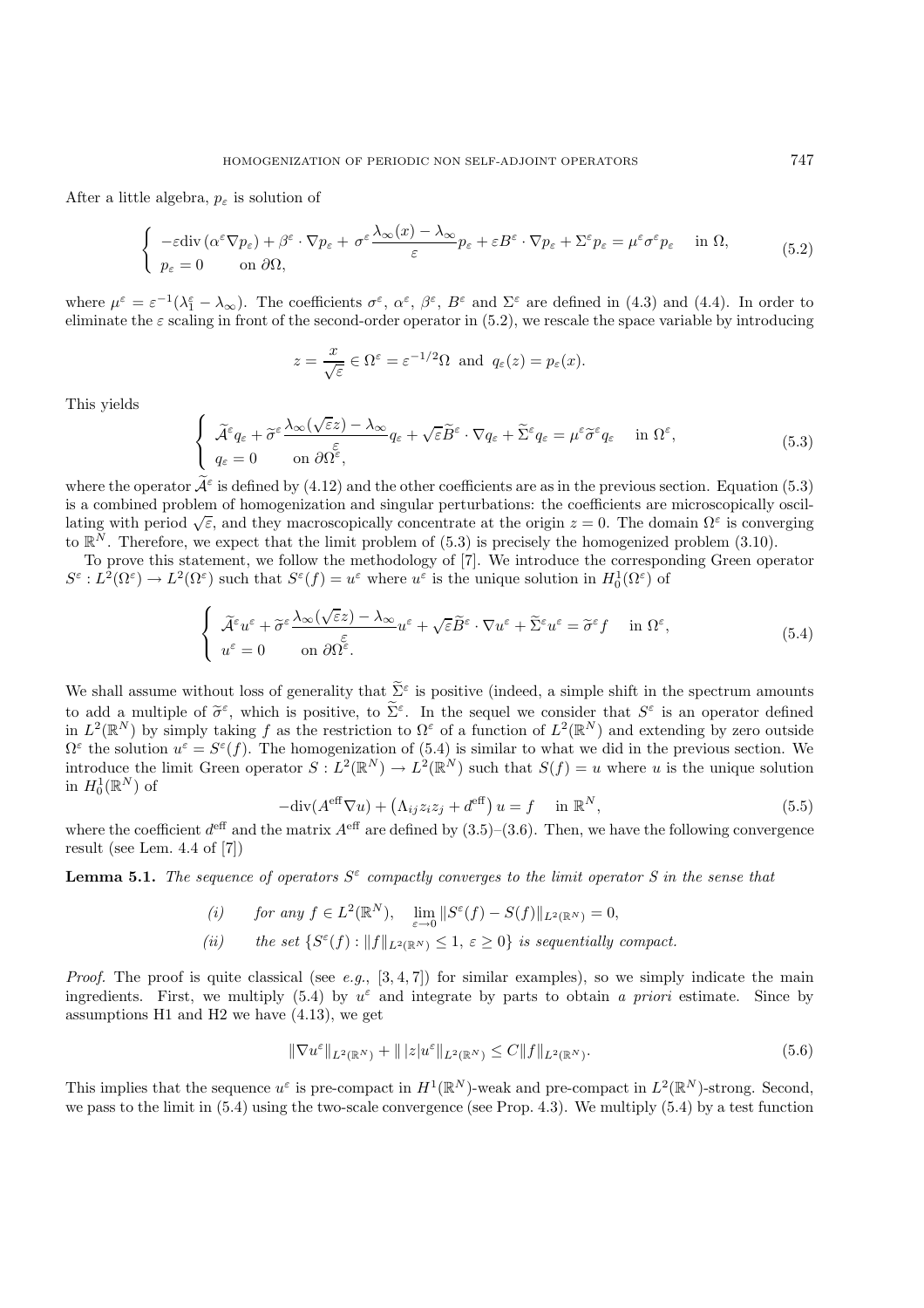$\phi(z) + \sqrt{\varepsilon} \phi_1(z, z/\sqrt{\varepsilon})$  where  $\phi$  and  $\phi_1$  are smooth test functions defined on  $\mathbb{R}^N$  and  $\mathbb{R}^N \times \mathbb{T}^N$ , respectively, and with compact support in  $\mathbb{R}^N$  and periodic with respect to the second variable  $y = z/\sqrt{\varepsilon}$ . Since this test function has compact support (fixed with respect to  $\varepsilon$ ), the effect of the non-periodic modulation in the coefficients is negligible. Now, this is a standard matter in the theory of two-scale convergence (see the previous section) to deduce that any converging subsequence of  $u^{\varepsilon}$  converges weakly in  $H^1(\mathbb{R}^N)$  to u which is the unique solution of (5.5). The homogenized coefficients in (5.5) are thus obtained by considering the cell problems with the frozen macroscopic variable  $x = 0$ . By uniqueness of the limit, the entire sequence  $u^{\varepsilon}$  converges. Furthermore, estimate (5.6) shows that  $u^{\varepsilon}$  does also converge strongly in  $L^2(\mathbb{R}^N)$ . This proves statement (i) of the lemma. To prove statement (ii) we simply remark that estimate (5.6) as well as the strong  $L^2(\mathbb{R}^N)$  convergence of  $u^{\varepsilon}$ is still valid if the right hand side f is replaced by a bounded sequence  $f^{\varepsilon}$  in  $L^2(\mathbb{R}^N)$ . This shows that  $S^{\varepsilon}$ compactly converges to S.

To finish the proof of Theorem 3.5, we now recall a classical result in operator theory that can be found, for example, in [9].

**Theorem 5.2.** *Let* X *be a Banach space and*  $\mathcal{L}(X)$  *be the set of bounded linear operators in* X. Let  $\{T_n\}_{n\in\mathbb{N}}$ *be a sequence of operators in*  $\mathcal{L}(X)$  *converging compactly to*  $T$  *in the sense that:* 

- *for all*  $x \in X$ ,  $T_n x \to Tx$  *as*  $n \to \infty$ ,
- *for any bounded sequence*  $\{x_n\}_{n\in\mathbb{N}}$  *with*  $||x_n|| \leq 1$ *, the sequence*  $\{(T-T_n)x_n\}_{n\in\mathbb{N}}$  *is relatively compact in* X*.*

Let  $\sigma(T)$  and  $\sigma(T_n)$  be the spectra of T and  $T_n$ , respectively. Let  $\lambda$  be an isolated eigenvalue of T of finite *multiplicity and let* Γ *be a closed Jordan curve in the complex plane around* λ *and isolating* λ *such that the domain*  $\Delta$  *enclosed by*  $\Gamma$  *contain no other point of the spectrum*  $\sigma(T)$  *than*  $\lambda$ *. Then,*  $\sigma(T_n) \cap \Delta$  *contains a number of eigenvalues equal to the multiplicity of* λ *provided* n *is large enough.*

*Moreover, if*  $\lambda_n$  *is a sequence of eigenvalues of*  $T_n$  *converging to*  $\lambda$ *, and*  $u_n$  *is a sequence of normalized associated eigenvectors, then, up to a subsequence,* u<sup>n</sup> *converges to a limit* u *in* X *which is an eigenvector of* T *associated with* λ*.*

By Lemma 5.1,  $S^{\varepsilon}$  converges compactly to S, and we can apply Theorem 5.2 to conclude that the spectrum of  $S^{\varepsilon}$  converges to that of S. With this we conclude the proof of Theorem 3.5.

*Acknowledgements*. This work was partly done during the stay of R. Orive at École Polytechnique in September 2004. R. Orive has been partially supported by grant BFM2005-00714 of the MEC (SPAIN). This author gratefully acknowledges the warm hospitality of the Centre de Mathématiques Appliquées at École Polytechnique received during his stays.

#### **REFERENCES**

- [1] G. Allaire, Homogenization and two-scale convergence. SIAM J. Math. Anal. **23** (1992) 1482–1518.
- [2] G. Allaire, Dispersive limits in the homogenization of the wave equation. Annales de la Facult´e des Sciences de Toulouse **XII** (2003) 415–431.
- [3] G. Allaire and Y. Capdeboscq, Homogenization of a spectral problem in neutronic multigroup diffusion. Comput. Methods Appl. Mech. Engrg. **187** (2000) 91–117.
- [4] G. Allaire and C. Conca, Bloch wave homogenization and spectral asymptotic analysis. J. Math. Pures Appl. **77** (1998) 153–208.
- [5] G. Allaire and F. Malige, Analyse asymptotique spectrale d'un probléme de diffusion neutronique. C. R. Acad. Sci. Paris Sér. I **324** (1997) 939–944.
- [6] G. Allaire and R. Orive, On the band gap structure of Hill's equation. J. Math. Anal. Appl. **306** (2005) 462–480.
- [7] G. Allaire and A. Piatnitski, Uniform spectral asymptotics for singularly perturbed locally periodic operator. Comm. Partial Differential Equations **27** (2002) 705–725.
- [8] G. Allaire, Y. Capdeboscq, A. Piatnitski, V. Siess and M. Vanninathan, Homogenization of periodic systems with large potentials. Arch. Rational Mech. Anal. **174** (2004) 179–220.